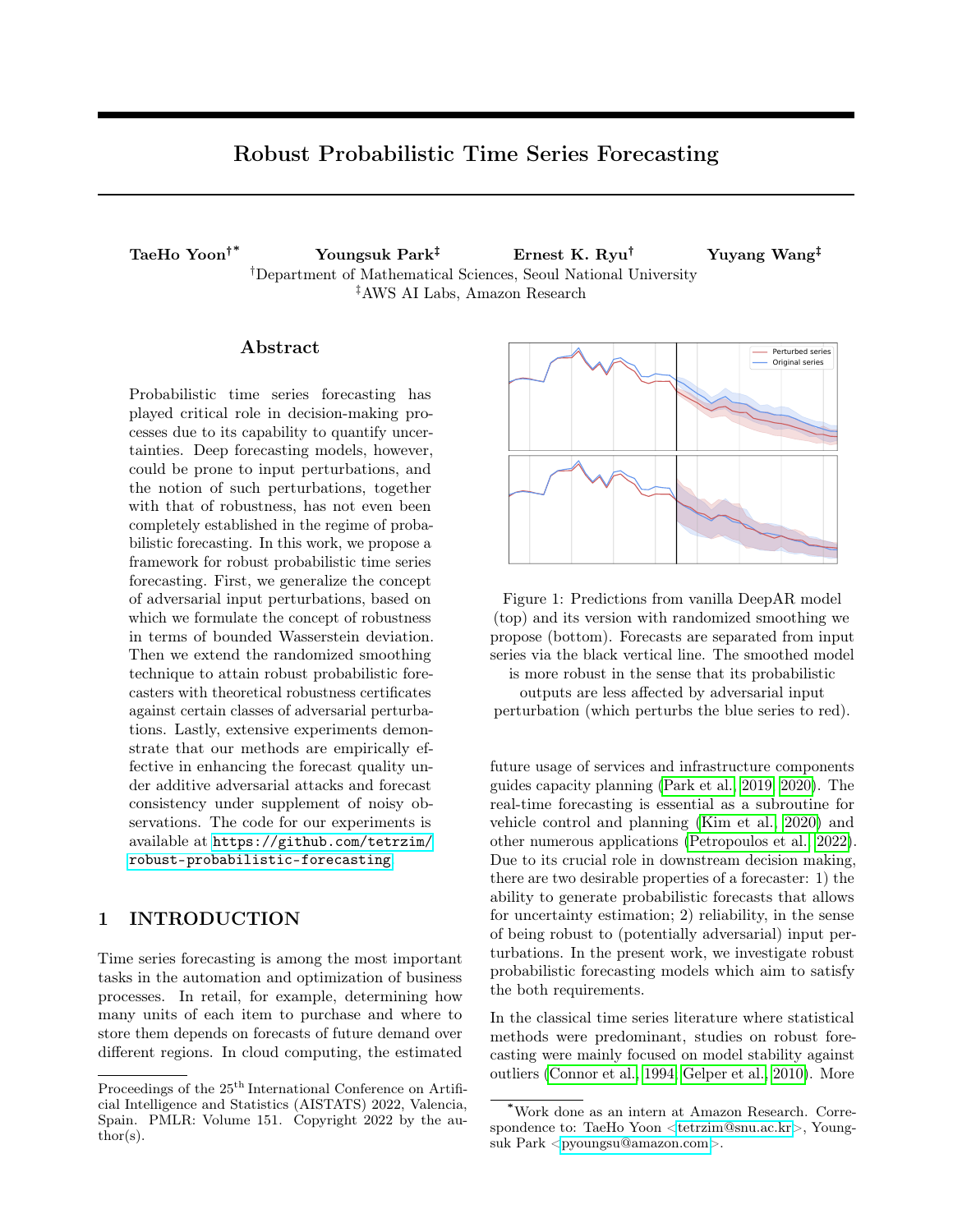recently, deep learning models increasingly gained popularity and has gradually become the main workhorse of scalable forecasting [\(Li et al., 2019b;](#page-10-2) [Oreshkin et al.,](#page-10-3) [2019;](#page-10-3) [Sen et al., 2019;](#page-11-3) [Fan et al., 2019;](#page-10-4) [Chen et al., 2020;](#page-9-1) [Arik et al., 2020;](#page-9-2) [Zhou et al., 2021\)](#page-12-0). A distinct concept of adversarial robustness has emerged as an issue because deep neural networks are notoriously prone to small adversarial input perturbations [\(Szegedy et al.,](#page-11-4) [2013;](#page-11-4) [Goodfellow et al., 2015\)](#page-10-5). Particularly in the context of forecasting, in [Dang-Nhu et al.](#page-9-3) [\(2020\)](#page-9-3), the authors showed that deep autoregressive time series forecasting models with probabilistic outputs could suffer from such attacks.

Despite its importance, to the best of our knowledge, there is no prior work which has developed the formal concept of adversarial robustness for probabilistic forecasting models. This leaves the forecasters under the threat of adversarial attacks, endangering the decision making of mission-critical tasks. Furthermore, the time series data possess a unique characteristic (i.e. the time dimension), which allows for robustness notions that are fundamentally different from  $l_p$ -adversarial robustness, e.g., forecasts' stability under temporal window shift (translation) or the presence of statistical outliers. Therefore, it is necessary to establish a notion of robustness for probabilistic time series forecasting models that is general enough to encompass diverse classes of input changes and the corresponding practical requirements.

Contributions. In this paper, we develop a framework of robust probabilistic time series forecasting, handling both theory and practice. To this aim, we first generalize the concept of adversarial perturbations in terms of abstract input and output transformations and provide a formal mathematical notion of robustness in terms of distributional stability of outputs when inputs are perturbed. With these foundations established, we propose randomized smoothing for probabilistic forecasters, which enjoys theoretical robustness guarantees for distinct classes of input perturbations and potentially improves a baseline model's robustness without requiring separate learning procedures. To establish even more pragmatic robust methods, we combine the smoothing techniques with randomized training, i.e., augmentation of training data with random noises, which is generally known to be effective in generating robust base learners. Finally, we empirically verify that the randomizing procedures are indeed effective in rendering robust probabilistic forecasting models through extensive experiments on multiple real datasets.

### 1.1 Related Work

Classically robust forecasting via statistical methods. Earlier ideas on robust forecasting have mostly focused on adapting the classical techniques to deal with outliers, missing data, or change points. A plethora of works have been developed in multiple directions, including robust versions of exponential and Holt–Winters smoothing [\(Cipra, 1992;](#page-9-4) [Cipra et al.,](#page-9-5) [1995;](#page-9-5) [Gelper et al., 2010\)](#page-10-1), outlier-robust Kalman filters [\(Cipra and Romera, 1997;](#page-9-6) [Ting et al., 2007;](#page-12-1) [Aga](#page-9-7)[mennoni et al., 2011;](#page-9-7) [Chang, 2014\)](#page-9-8), and statistical frameworks based on detection or filtering of anomalies [\(Connor et al., 1994;](#page-9-0) [Garnett et al., 2009;](#page-10-6) [Ristanoski](#page-11-5) [et al., 2013;](#page-11-5) [Anava et al., 2015;](#page-9-9) [Guo et al., 2016\)](#page-10-7).

Deep learning for time series forecasting. Neural network has been applied to time series forecasting for more than half a century, and the earliest work dates back to 1960s [\(Hu and Root, 1964\)](#page-10-8). Despite the early start, neural networks found little success in the time series forecasting literature until recently. With the explosive production of time series data and advances in neural architectures, deep learning has become increasingly popular. The strong performance of the deep forecasting models is especially prominent in the fields where a large collection of time series is available, such as demand forecasting in large retailers. Among the deep forecasting models, more relevant to the present work are the approaches that generate probabilistic forecasts. This is typically achieved by two avenues. The first approach, including [Salinas et al.](#page-11-6) [\(2020,](#page-11-6) [2019\)](#page-11-7); [de Bézenac et al.](#page-9-10) [\(2020\)](#page-9-10); [Rangapuram et al.](#page-11-8) [\(2018\)](#page-11-8); [Wang et al.](#page-12-2) [\(2019\)](#page-12-2), uses neural networks as backbone sequential model and the last layer is customized via a likelihood function. An alternative approach directly generates the desired quantile forecasts; see for example [Wen et al.](#page-12-3) [\(2017\)](#page-12-3); [Lim et al.](#page-10-9) [\(2021\)](#page-10-9); [Park et al.](#page-11-9) [\(2021\)](#page-11-9); [Eisenach et al.](#page-9-11) [\(2022\)](#page-9-11). Other classes of works include variance reduced training [\(Lu et al., 2021\)](#page-10-10) or domain adaptaton based techniques [\(Jin et al., 2022\)](#page-10-11). For comprehensive study of deep forecasting models, we refer interested readers to [Benidis et al.](#page-9-12) [\(2020\)](#page-9-12); [Hewamalage et al.](#page-10-12) [\(2021\)](#page-10-12); [Alexandrov et al.](#page-9-13) [\(2020\)](#page-9-13).

Adversarial attacks and time series. The seminal work of [Szegedy et al.](#page-11-4) [\(2013\)](#page-11-4) demonstrated that image classification models based on deep neural networks, in spite of their high test accuracy, tend to be susceptible to hardly human-perceptible changes, which cause them to completely misclassify the inputs. This inspired a number of works to further study effective attack schemes [\(Goodfellow et al., 2015;](#page-10-5) [Madry et al.,](#page-10-13) [2018;](#page-10-13) [Papernot et al., 2017;](#page-11-10) [Athalye et al., 2018\)](#page-9-14). In the time series domain, earlier works [\(Fawaz et al.,](#page-10-14) [2019;](#page-10-14) [Karim et al., 2021\)](#page-10-15) mainly focused on attacking time series classification models, and attack against probabilistic forecasting models was first devised by [Dang-Nhu et al.](#page-9-3) [\(2020\)](#page-9-3) using reparametrization tricks.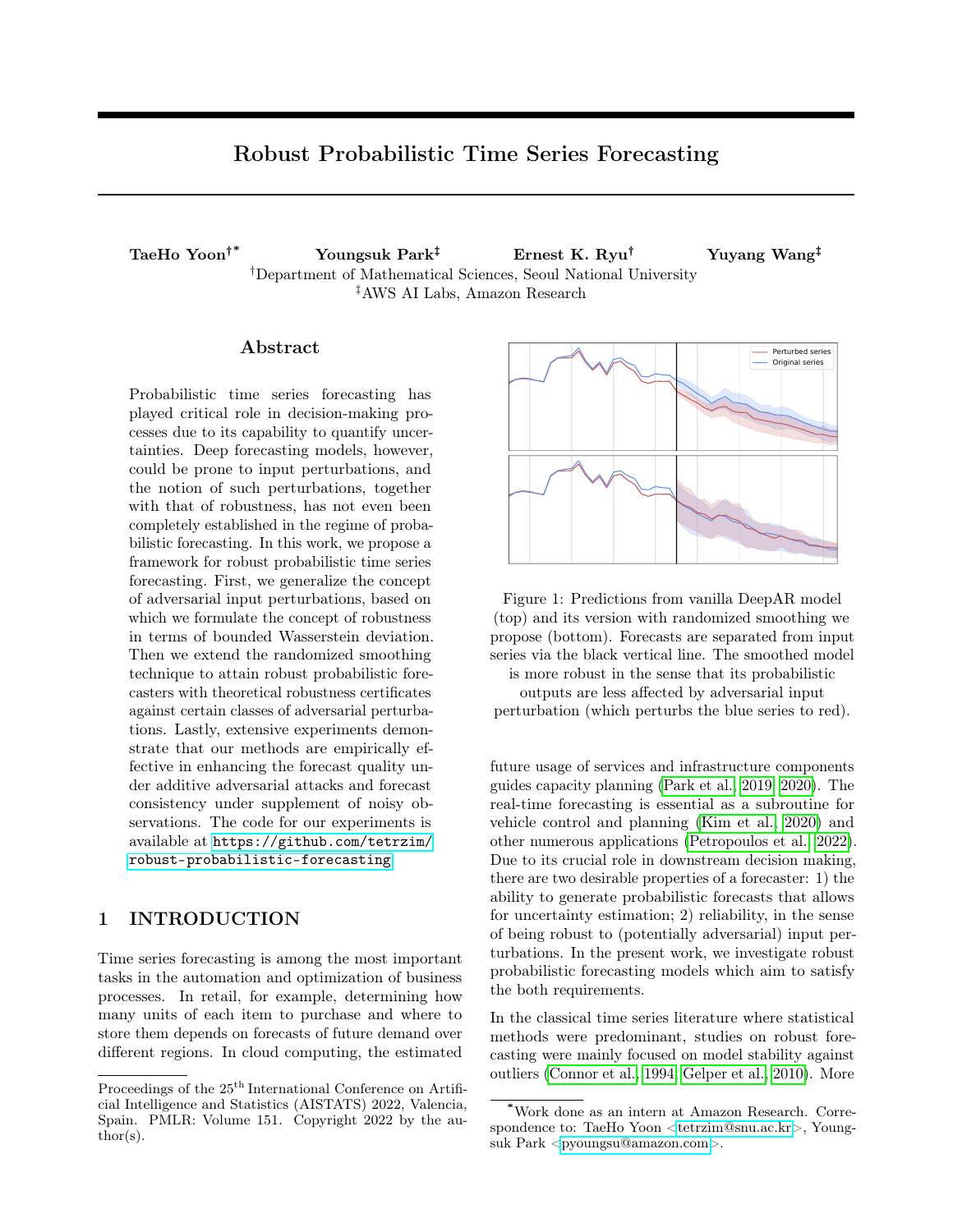Certified adversarial defenses. While the adversarial training [\(Kurakin et al., 2017;](#page-10-16) [Madry et al., 2018\)](#page-10-13) has been arguably the most successful defense scheme against adversarial attacks on the empirical side, its theoretical performance guarantee over perturbed data has not been established. Towards developing defense scheme with certificates, a series of works [\(Dvijotham](#page-9-15) [et al., 2018;](#page-9-15) [Wong and Kolter, 2018;](#page-12-4) [Wong et al., 2018;](#page-12-5) [Raghunathan et al., 2018b,](#page-11-11)[a;](#page-11-12) [Gowal et al., 2018\)](#page-10-17) suggested to directly control the local Lipschitz constant of feedforward neural networks, but such approaches were constrained to moderate-sized models. Another line of works [\(Lecuyer et al., 2019;](#page-10-18) [Cohen et al., 2019;](#page-9-16) [Salman et al., 2019;](#page-11-13) [Li et al., 2019a\)](#page-10-19) studied randomized smoothing as a more scalable and model-agnostic approach, and successfully provided practical accuracy guarantees on classification problems up to the ImageNet scale under adversarial perturbations. Randomized smoothing have also had applications in regression problems in the context of certifiably robust object detection [\(Chiang et al., 2020\)](#page-9-17). However, we are not aware of any prior works along this direction which have considered adversarial defenses for models with probabilistic outputs, which is the standard framework for time series forecasting.

Exposure bias and translation robustness. An autoregressive (or conditional) sequence generation model may behave significantly differently in training and inference stages because in the test time, it generates outputs based on its own previous outputs, whose distribution may deviate from the ground-truth and the resulting error can be propagated [\(Bengio et al.,](#page-9-18) [2015;](#page-9-18) [Bowman et al., 2016;](#page-9-19) [Ranzato et al., 2016\)](#page-11-14). This phenomenon, often referred to as exposure bias, has been studied and empirically addressed by a number of prior works on language models [\(Norouzi et al., 2016;](#page-10-20) [Schmidt, 2019\)](#page-11-15) and more recently on time series forecasting [\(Sangiorgio and Dercole, 2020\)](#page-11-16). These works are partially related to our translation robustness framework where we control propagation of errors caused by appending noisy or adversarial observations, but our approach is fundamentally distinct in that we focus on worst-case perturbations (rather than regarding the data distributions) and theoretically guaranteed solutions (rather than empirical remedies).

### 2 PRELIMINARIES

#### 2.1 Probabilistic Time Series Forecasting

Suppose we are given a dataset of  $N$  time series, where the *i*-th time series consist of observation  $x_{i,t}$  **P** R with (optional) input covariates  $z_{i,t}$  **P**  $\mathbb{R}^d$  at time t. We drop the time series index whenever the context is clear. Examples of the input covariates include price and promotion at a certain time with the observations being the sales. For each time series, we observe  $T$  past targets  $x = x_{1:T} P X$  $\mathbf{g}$  series, we observe T past<br> $\mathbf{g}$   $\mathbf{g}$   $\mathbf{R}$  and all covariates  $z_{1:T}$   $\tau$  **P**  $Z$  to predict  $\tau$  future targets  $x_{T-1:T}$   $\tau$  **P**  $\gamma$  R<sup> $\tau$ </sup>. We denote a global<sup>1</sup> probabilistic forecaster  $Y$  –  $R^{\tau}$  . We denote a global<sup>[1](#page-0-0)</sup> probabilistic forecaster  $f: X \text{ Z } \tilde{\mathbf{N}}$  PpYq where PpYq denotes the probability distribution on the prediction space Y. With a slight abuse of notation, we describe the forecaster as

$$
\mathbf{p}Y_1,\ldots,Y_{\tau}\mathbf{q} \quad f\mathbf{p}x_1,\ldots,x_T,z_1\ldots,z_{T-\tau}\mathbf{q},
$$

where  $\mathbf{p}Y_1, \ldots, Y_\tau \mathbf{q}$  are random variables associated with future targets  $\mathbf{p}_{x_T}$ , ...,  $x_T$ ,  $\tau \mathbf{q}$  and their full distributions are specified in terms of quantiles [\(Wen et al.,](#page-12-3) [2017;](#page-12-3) [Park et al., 2021\)](#page-11-9) or parametric forms [\(Salinas](#page-11-6) [et al., 2020\)](#page-11-6), e.g., Gaussian, Student's t, or negative binomial. For notational simplicity, we omit the covariates  $z_{1:T-\tau}$  and concisely write

<span id="page-2-0"></span>
$$
\mathbf{Y} \quad \mathbf{p} Y_1, \dots, Y_\tau \mathbf{q} \quad f \mathbf{p} x \mathbf{q}. \tag{1}
$$

We respectively denote as  $x_{T-1}, \ldots, x_{T-\tau}$  the groundtruth future targets and  $y$   $\mathbf{p}y_1, \ldots, y_\tau \mathbf{q}$  $\mathbf{p}\hat{x}_{T-1}, \ldots, \hat{x}_{T-\tau}\mathbf{q}$  the sampled prediction (or realization) of future targets from probabilistic forecaster f. Since probabilistic forecast  $f$ **p**x**q** essentially carries distributional information, we abuse notation to allow sampling from it:  $\mathbf{p} \hat{x}_{T}$  1, . . . ,  $\hat{x}_{T}$   $_{\tau}$ **q** *f*  $\mathbf{p} \cdot \mathbf{z}$ **q**.

## <span id="page-2-2"></span>2.2 Adversarial Attacks on Probabilistic Autoregressive Forecasting Models

In the probabilistic forecasting setting, the adversarial perturbation (or attack)  $\delta$  on the input x with given adversarial target values  $t_{adv}$  **P**  $\mathbb{R}^m$  and a statistic<sup>[2](#page-0-0)</sup>  $\chi : \mathsf{R}^\tau \, \widetilde{\mathsf{N}} \, \mathsf{R}^m$  can be found by minimizing

<span id="page-2-1"></span>
$$
\underset{\mathbf{3}}{\text{argmin}} \quad \mathsf{E}_{f\mathbf{p}\mathsf{y}|\mathsf{x}} \quad \mathbf{q} \mathbf{r} \mathsf{x} \mathbf{p} Y_1, \dots, Y_{\tau} \mathbf{q} \mathbf{s} \quad \mathbf{t}_{\text{adv}} \quad \frac{2}{2} \qquad (2)
$$

where  $\eta \times 0$  is the attack threshold, and the norm }δ} is chosen depending on the context. The expectation  $E_{f\mathbf{p}y|x}$  q is taken over the randomness in  $\mathbf{p}Y_1,\ldots,Y_{\tau}\mathbf{q}$  f**p**x  $\delta\mathbf{q}$ , the output of the probabilis-tic forecaster [\(1\)](#page-2-0) on the input  $x \delta$ . The target value  $t_{\text{adv}}$  is chosen to be significantly different from  $E_{f\mathbf{p}y|x\mathbf{q}|\mathbf{r}}\chi\mathbf{p}Y_1,\ldots,Y_{\tau}\mathbf{q}\mathbf{s}$ . For the case of stock price predictions, the choice of  $\chi$  may be varied to express financial quantities such as buy- or sell-option prices; see [Dang-Nhu et al.](#page-9-3) [\(2020\)](#page-9-3) for details.

For practical experiments, we focus on attacking subsets of prediction outputs. In other words, we consider

<sup>&</sup>lt;sup>1</sup>Forecast models are the same across all  $N$  time series. <sup>2</sup>[Dang-Nhu et al.](#page-9-3) [\(2020\)](#page-9-3) limits  $\chi$  and  $t_{\text{adv}}$  to scalar ones  $(m \ 1).$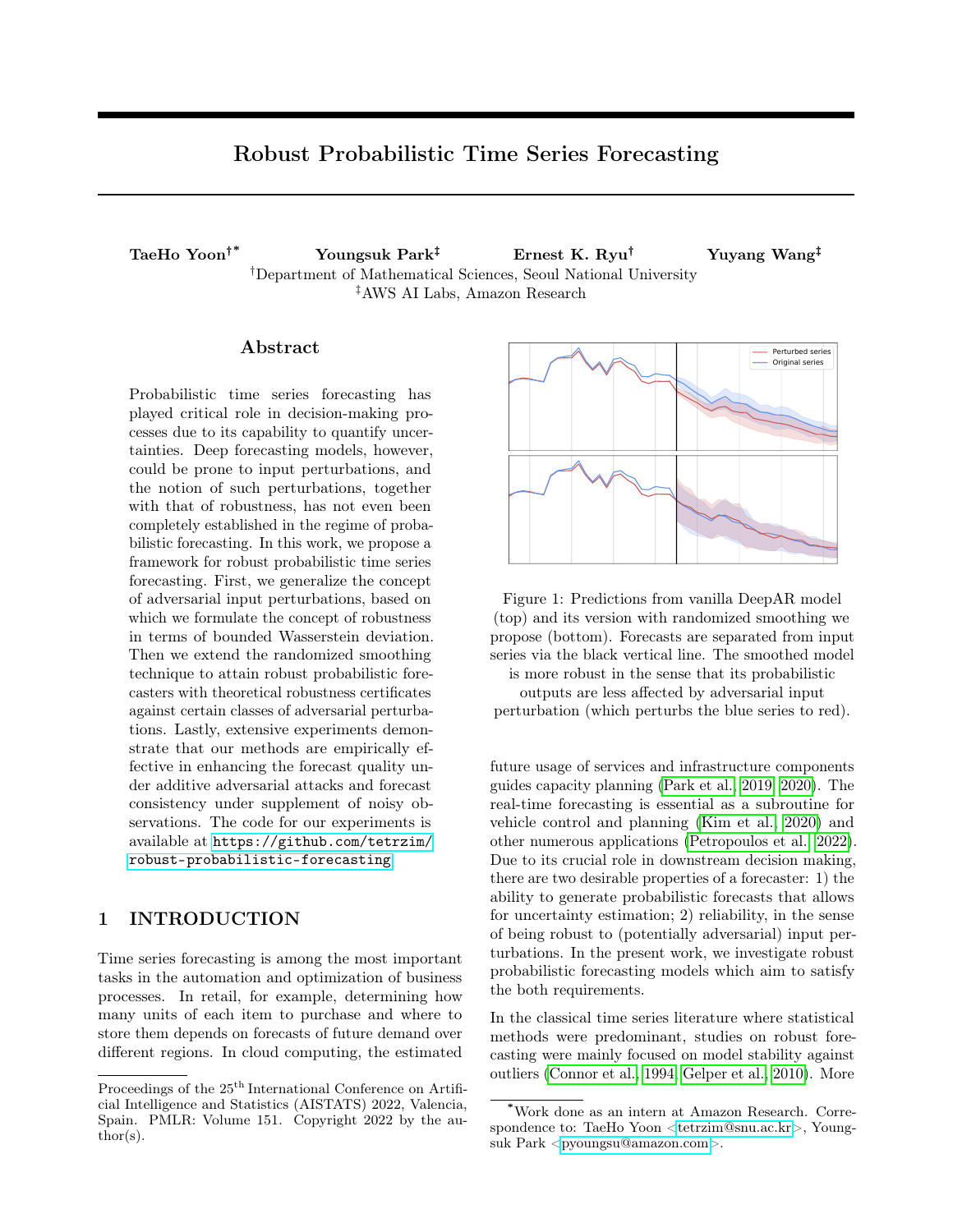statistics of the form

$$
\chi_H \mathbf{p} Y_1, \dots, Y_\tau \mathbf{q} \quad \mathbf{p} Y_{h_1}, \dots, Y_{h_m} \mathbf{q} \tag{3}
$$

in  $(2)$ , where H is a subset of prediction indices with size m, i.e.,  $H: \mathbf{t} h_1, \ldots, h_m \mathbf{u} \in \mathbf{t} 1, \ldots, \tau \mathbf{u}$ . In this case, the adversary searches for a minimal norm perturbation  $x^1$   $x$   $\delta$  for which the subset of perturbed forecasts is significantly different from the original forecasts at corresponding indices, and potentially from the ground-truth values as well.

Constrained optimization [\(2\)](#page-2-1) can be relaxed into a regularized optimization problem as follows:

$$
\min L \mathbf{p} \delta \mathbf{q} : \mathbf{y} \delta \mathbf{y}^2 \quad \lambda \quad \mathsf{E}_{f \mathbf{p} \mathbf{y} | \mathbf{x} = \mathbf{q} \mathbf{r} Y_H \mathbf{s} \quad t_{\text{adv}} \quad \frac{2}{2} \quad (4)
$$

where  $\lambda$  **;** 0 is a hyperparameter. The derivative of the relaxed objective [\(4\)](#page-3-0) with respect to  $\delta$  could be computed via the reparametrization trick<sup>[3](#page-0-0)</sup> as in [Dang-Nhu et al.](#page-9-3) [\(2020\)](#page-9-3), which allows us to solve the regularized problem using any first-order optimizer.

# 3 DEFINING ROBUSTNESS FOR PROBABILISTIC TIME SERIES FORECASTING

The adversarial attack in time series forecasting has been proposed only in terms of additive input perturbation with respect to  $l_p$  norm as in [\(2\)](#page-2-1). However, the unique properties of time series data including the existence of time dimension, periodicity, or seasonality potentially allow for a number of distinct types of perturbation. In this section, we generalize the notion of adversarial input perturbations in probabilistic forecasting, in order to incorporate distinct classes of input changes. Then we define the corresponding notion of robustness which properly quantifies model sensitivity to those input perturbations.

### 3.1 Generalized Input Perturbations in Time Series Forecasting

We consider abstract input perturbation  $T_X: X \times \tilde{N}$ X and output transformation  $T_Y$ : Y  $\tilde{\mathbf{N}}$  Y. Given a probabilistic forecaster f and an input  $x \in \mathbb{P}$  X, we describe the forecast output from  $f$  on  $x$  under the input perturbation  $T_X$  as  $f \mathbf{p} T_X \mathbf{p} x \mathbf{q}$ , and the original forecast output with the output transformation  $T_Y$ applied as  $pT \vee q_{\#} f p x q$ . Ultimately, we want to have

$$
f \quad T_X \quad T_Y \quad f \tag{5}
$$

in probabilistic sense, toward achieving robust forecasters. Before formally providing the detailed concept of robustness (in Section [3.2\)](#page-4-0), we first walk through two example classes of perturbations: additive adversarial attack and time shift with new noisy observations, and demonstrate how the transformations  $T_X$  and  $T_Y$  can be specified.

#### <span id="page-3-2"></span>3.1.1 Additive Adversarial Perturbation

Consider the additive advsersarial perturbation which deceives the forecaster to deviate from its original forecasts on the subset  $H$  of prediction indices. We model the corresponding  $T_X$  as

<span id="page-3-4"></span>
$$
T_{\times} \mathbf{p} x \mathbf{q} \quad x \quad \delta \ \mathbf{p} x \mathbf{q}, \tag{6}
$$

<span id="page-3-0"></span>where

$$
\delta \text{ p } x \text{ q} \quad \text{argmax} \ \mathsf{E}_{f \text{ p } y | x} \quad \mathsf{q} \mathbf{r} \mathbf{Y}_{H} \mathbf{s} \quad \mathsf{E}_{f \text{ p } y | x \text{ q}} \mathsf{r} \mathbf{Y}_{H} \mathbf{s}^{2} \,. \tag{7}
$$

Simply taking the output transformation as the identity map, i.e.,  $T_Y$  Id, the requirement  $f \, T_X \, T_Y \, f$ reduces to

### $f$ p $x$   $\delta$  p $x$ qq  $f$ p $x$ q.

That is, we want our forecaster to be insensitive to adversarially constructed additive noise. If  $f$  is both robust in this sense and also has good prediction performance over the clean (unattacked) test dataset, its forecast quality will be retained even when it is given with adversarially perturbed time series data.

### <span id="page-3-3"></span>3.1.2 Time Shift with New Noisy **Observations**

Consider the scenario where one initially has an input series  $x \in \mathbf{p}_{x_1}, \ldots, x_T \mathbf{q}$ , and later a set of  $k \in \tau$  new observations  $\mathbf{t} x_{T-1}, \ldots, x_{T-k} \mathbf{u}$  arrives and the entire prediction task is shifted by  $k$  time steps. Suppose that we want the initial forecasts

$$
f\mathbf{p}x\mathbf{q} \quad \mathbf{p}Y_1, Y_2, \dots, Y_{k-1}, Y_{k-2}, \dots \mathbf{q}
$$

to be consistent with the forecasts

 $f$ p $\bm{x};$   $x_T$   $_1, \ldots, x_T$   $_k$ q p $Y^{\bm{1}}_k$   $_1, Y^{\bm{1}}_k$   $_2, \ldots$ q

produced after given the new observations. In this case, we let  $T_X$ **pxq px**;  $x_T$  1, ...,  $x_T$   $\underset{k}{\bullet}$  be the augmentation by new observations, and

$$
T_{\gamma} \mathbf{p} y_1, y_2, \ldots, y_{k-1}, y_{k-2}, \ldots \mathbf{q} \quad \mathbf{p} y_{k-1}, y_{k-2}, \ldots \mathbf{q}
$$

<span id="page-3-1"></span>be the left translation operator by  $k$  time steps. Then  $f T_X \tT_Y$  f requires that

$$
Y_{k-1}
$$
  $Y_{k-1}^1, Y_{k-2}$   $Y_{k-2}^1, \ldots,$ 

<sup>&</sup>lt;sup>3</sup>The forecaster should support sampling from a distribution with location and/or scale parameters, which is the case for autoregressive forecasting models.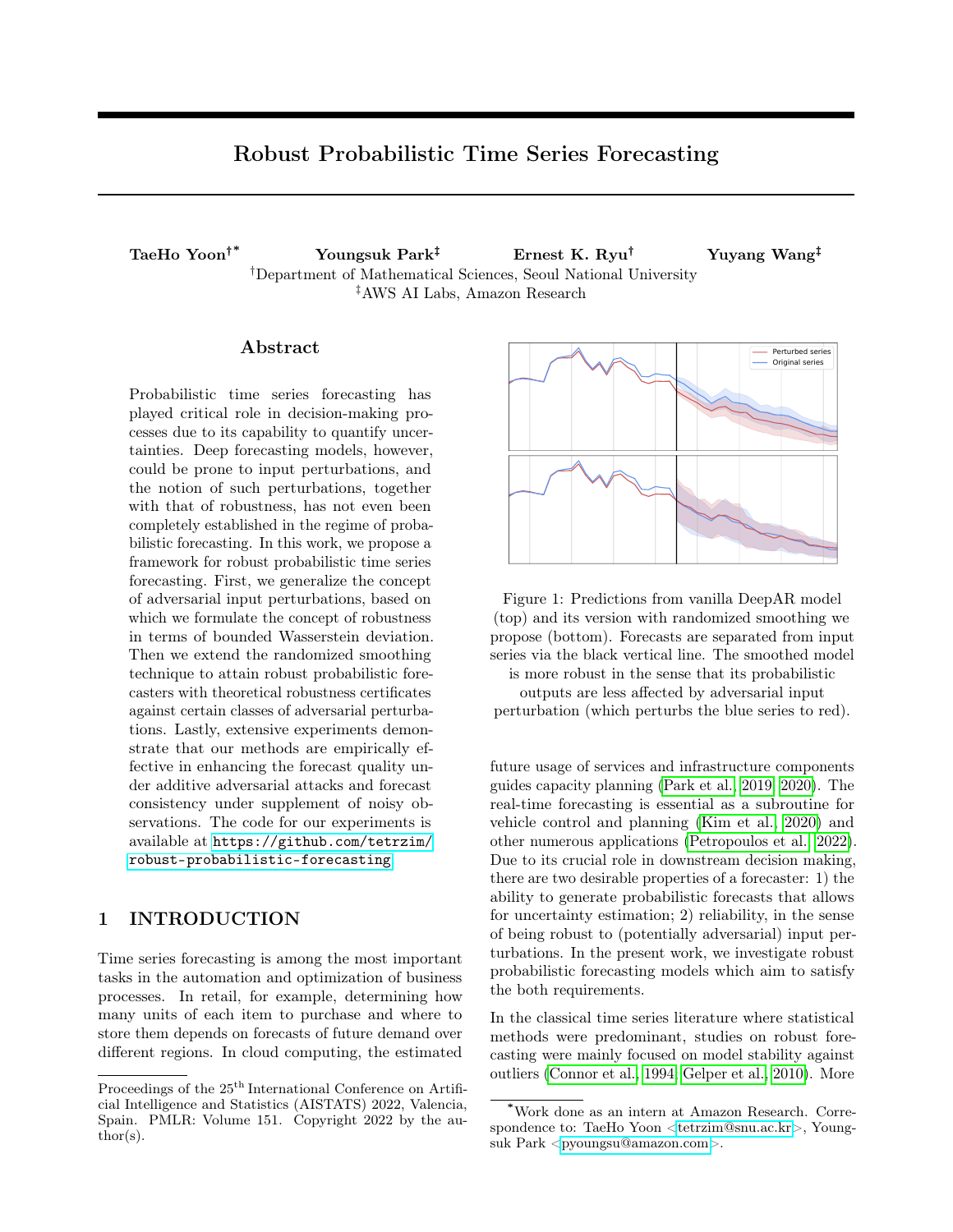i.e., the two sets of forecasts should be consistent.

Note that x's are inherited in  $T<sub>X</sub>$ , and when some of  $x$ 's are highly anomalous or have been manipulated by an adversary,  $T_X$  may largely impact the original forecasts. In our experiments, we consider the specific case of appending a single adversarial observation

$$
x_{T-1}: \quad \mathbf{p1} \quad \rho \mathbf{q} x_{T-1}, \tag{8}
$$

which is (de-)amplified relative to the ground truth according to the adversarial parameter  $\rho$  **;** 1.

#### <span id="page-4-0"></span>3.2 Formal Mathematical Definition of Robustness

Given a probabilistic forecaster  $f$  and a transformation pair  $T_X, T_Y$  suitable for time series setting, both  $f$ p $T$ <sub> $\times$ </sub> pxqq and p $T$ <sub> $\times$ </sub>q<sub>#</sub>  $f$  pxq are random variables in  $R^\tau$ whose distributions are specified. Let us denote, for each prediction time point  $t = 1, \ldots, \tau$ , the associated marginal distributions by  $\mu_t$  and  $\mu_t^{\bullet}$  respectively, i.e., pfp $T_\times$ p $x$ qqq $_t$   $\quad \mu_t$  and pp $T_\times$ q $_\#$  fp $x$ qq $_t$   $\quad \mu^1_t$ . We aim to formally quantify the informal notion [\(5\)](#page-3-1) in terms of certain metric between these distributions.

As a final ingredient for establishing the precise definition, we define  $d\mathbf{p}x$ ;  $T \times \mathbf{q}$ , which is a measure of how significant the change due to the transformation  $T_X$  is, or in other words, a dissimilarity measure between  $x$ and  $T_{\chi}$ pxq. For the case of additive adversarial per-turbation in Section [3.1.1,](#page-3-2) a natural choice for  $d$  would be  $d\mathbf{p}x$ ;  $T_{\chi}\mathbf{q}$  **}δ pxq}**. For the time-shift setup in Section [3.1.2,](#page-3-3) we take  $d$  of the form

$$
d\mathbf{p}x; T_{X}\mathbf{q} = D\mathbf{p}x_{T-1:T-k}; \hat{\mathbf{x}}_{T-1:T-k}\mathbf{q}
$$

where  $\hat{x}_{T-1:T-k}$  are the model's initial point forecasts on the first k future time points, and  $D \times 0$  satisfies  $D$ p $y^1$ ;  $y$ q O iff  $y^1$  y. We take  $D$ p $y^1$ ;  $y$ q  $\}y^1$   $y$ }<sub>2</sub> in this paper for the sake of establishing theoretical guarantees, but  $D$  can also be chosen in ways that involve likelihood to less penalize large deviations, e.g., L  $D$ p $y^\mathbf{1}$ :  $y\mathbf{q}$  log  $q\mathbf{p}y^1\mathbf{q}^-q\mathbf{p}y\mathbf{q}$ , where q is the joint density function for the model's k-step ahead predictions.

<span id="page-4-3"></span>**Definition 1.** Let f be a probabilistic forecaster,  $x \cdot P$  $X$ , and  $T_X, T_Y$  the input, output transformations with marginal distributions  $\mu_t, \mu_t^{\mathbf{1}},$  respectively. Then, f is  $\varepsilon$ –η robust at x with respect to the transformation pair  $pT_X, T_Y\mathbf{q}$  if, provided that  $d\mathbf{p}x$ ;  $T_X\mathbf{q}$   $\eta$ , for any  $t \quad 1, \ldots, \tau$ , we have

$$
W_1 \mu_t, \mu_t^1 \varepsilon. \tag{9}
$$

Connection to adversarial attacks. In the additive adversarial attack we detailed in Section [2.2,](#page-2-2) it is assumed that  $\chi$  is chosen by the adversary. Therefore, a defense scheme against the attack [\(2\)](#page-2-1) would naturally involve minimizing an objective of the form

<span id="page-4-1"></span>
$$
\sup_{\lambda} \sup_{\lambda \in \eta} \sup_{\chi} \mathbf{p} \in \mathbf{r}_{\chi} \mathbf{p} f \mathbf{p} x \quad \text{for} \quad \mathbf{r}_{\chi} \mathbf{p} f \mathbf{p} x \mathbf{q} \mathbf{q} \mathbf{s} \tag{10}
$$

<span id="page-4-5"></span>where  $\overline{F}$  denotes the collection of  $\chi$ 's which the adversary could choose from. Note that if  $\}$   $\}$   $\}$   $\}$ , and if  $\overline{F}$  consists of L-Lipschitz continuous functions for some  $L_i$  0, the inner maximization in [\(10\)](#page-4-1) results in a constant multiple of 1-Wasserstein (or  $W_1$ ) distance between the distributions of  $f(x)$   $\delta$ q and  $f(x)$ , due to Kantorovich-Rubinstein duality. This interpretation motivates our choice of 1-Wasserstein distance as the measure of local distributional change in the robustness definition [\(9\)](#page-4-2).

Connection to quantile forecasts. Here we provide another, more general perspective on the reason for formulating Definition [1](#page-4-3) in terms of  $W_1$  distance. Probabilistic forecasts are often characterized via quantiles; MQ-RNN [\(Wen et al., 2017\)](#page-12-3) directly performs quantile regression, and for sampling-based forecasters such as DeepAR [\(Salinas et al., 2020\)](#page-11-6), sample quantiles are used to compute the prediction intervals. This practice of using quantiles as important quantities is fortuitously aligned with the following interpretation of  $W_1$  distance as the average quantile difference; if  $F, G$  are respectively the cumulative distribution function of a real-valued random variable and  $\mu, \nu$  are the corresponding probability distributions, then

$$
W_1 \mathbf{p} \mu, \nu \mathbf{q} \qquad \begin{array}{c} \mathbf{w}_1 \\ \mathbf{p}_2 \end{array} \begin{bmatrix} \mathbf{w}_1 \\ \mathbf{p}_2 \end{bmatrix} = \begin{bmatrix} \mathbf{w}_1 \\ \mathbf{p}_2 \end{bmatrix} \begin{bmatrix} \mathbf{p}_1 \\ \mathbf{p}_2 \end{bmatrix} \begin{bmatrix} \mathbf{q}_1 \\ \mathbf{q}_2 \end{bmatrix} \begin{bmatrix} \mathbf{q}_1 \\ \mathbf{q}_2 \end{bmatrix} \begin{bmatrix} \mathbf{q}_1 \\ \mathbf{q}_2 \end{bmatrix} \begin{bmatrix} \mathbf{q}_1 \\ \mathbf{q}_2 \end{bmatrix} \begin{bmatrix} \mathbf{q}_1 \\ \mathbf{q}_2 \end{bmatrix} \begin{bmatrix} \mathbf{q}_1 \\ \mathbf{q}_2 \end{bmatrix} \begin{bmatrix} \mathbf{q}_1 \\ \mathbf{q}_2 \end{bmatrix} \begin{bmatrix} \mathbf{q}_1 \\ \mathbf{q}_2 \end{bmatrix} \begin{bmatrix} \mathbf{q}_1 \\ \mathbf{q}_2 \end{bmatrix} \begin{bmatrix} \mathbf{q}_1 \\ \mathbf{q}_2 \end{bmatrix} \begin{bmatrix} \mathbf{q}_1 \\ \mathbf{q}_2 \end{bmatrix} \begin{bmatrix} \mathbf{q}_1 \\ \mathbf{q}_2 \end{bmatrix} \begin{bmatrix} \mathbf{q}_1 \\ \mathbf{q}_2 \end{bmatrix} \begin{bmatrix} \mathbf{q}_1 \\ \mathbf{q}_2 \end{bmatrix} \begin{bmatrix} \mathbf{q}_1 \\ \mathbf{q}_2 \end{bmatrix} \begin{bmatrix} \mathbf{q}_1 \\ \mathbf{q}_2 \end{bmatrix} \begin{bmatrix} \mathbf{q}_1 \\ \mathbf{q}_2 \end{bmatrix} \begin{bmatrix} \mathbf{q}_1 \\ \mathbf{q}_2 \end{bmatrix} \begin{bmatrix} \mathbf{q}_1 \\ \mathbf{q}_2 \end{bmatrix} \begin{bmatrix} \mathbf{q}_1 \\ \mathbf{q}_2 \end{bmatrix} \begin{bmatrix} \mathbf{q}_1 \\ \mathbf{q}_2 \end{bmatrix} \begin{bmatrix} \mathbf{q}_1 \\ \mathbf{q}_2 \end{bmatrix} \begin{bmatrix} \mathbf{q}_1 \\ \mathbf{q}_2 \end{bmatrix} \begin{bmatrix}
$$

That is, our robustness definition requires that a model's quantile estimates, in the average sense over probability levels, should not be significantly affected by small input perturbations with respect to  $d_X$ .

### 4 THEORY AND FRAMEWORKS

In this section, we develop methodologies for robust forecasting based on randomized smoothing, covering the two classes of adversarial perturbations we considered in Section [3.2.](#page-4-0) We establish and discuss the theoretical robustness guarantees of these smoothingbased methods. Additionally, we revisit the randomized training (data augmentation with noises) widely adopted by practitioners as a strategy for enhancing base forecasters for randomized smoothing techniques.

### <span id="page-4-4"></span><span id="page-4-2"></span>4.1 Randomized Smoothing for Guaranteed Robustness Against  $l_2$  Perturbations

We first develop a robustness framework using randomized smoothing for additive adversarial perturbations (covered in Section [3.1.1\)](#page-3-2) with  $d\mathbf{p}x$ ;  $T \times \mathbf{q}$   $\mathbf{\delta}\mathbf{S}_2$ .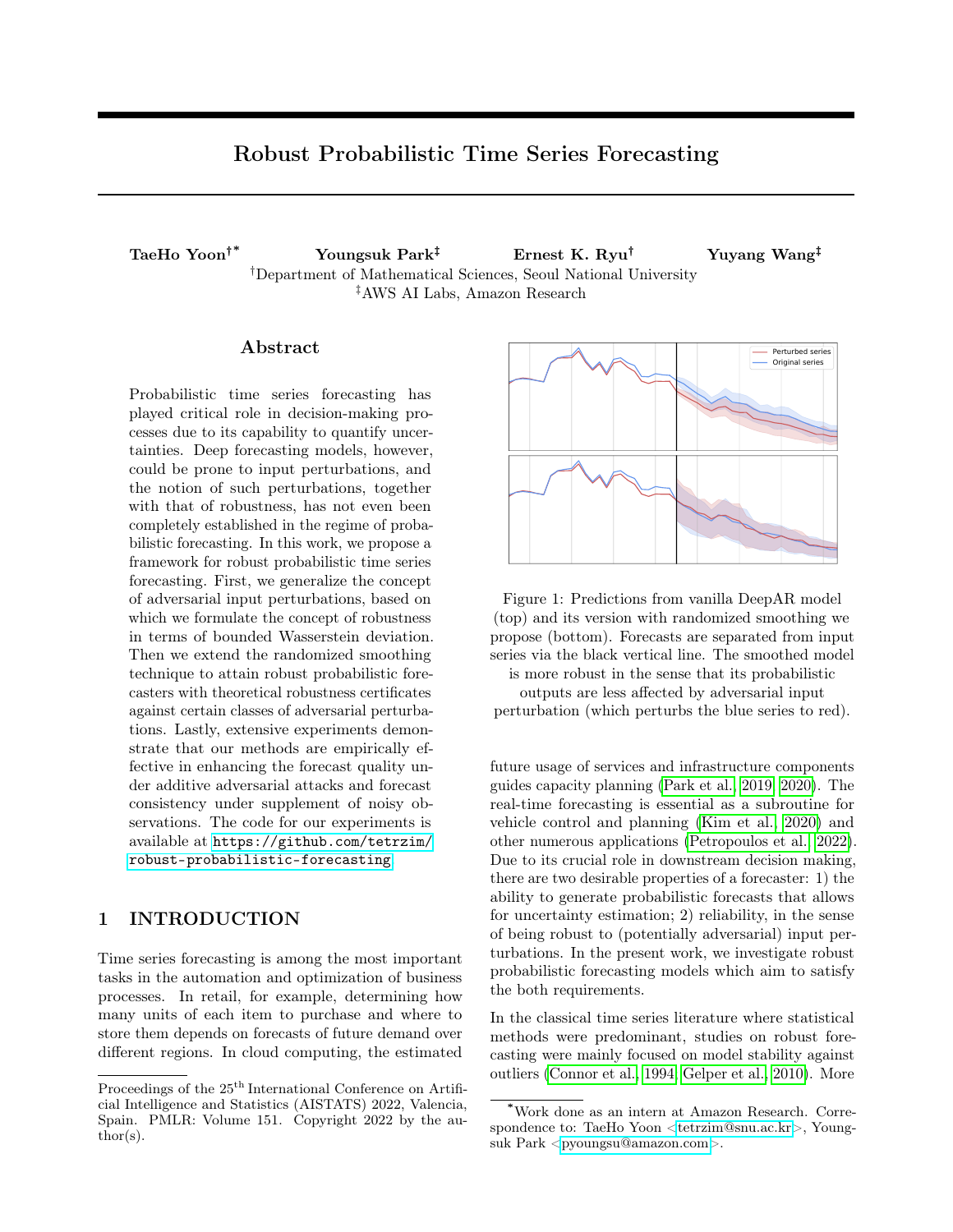|                      | Algorithm 1: Randomized smoothing for proba-              |  |  |  |
|----------------------|-----------------------------------------------------------|--|--|--|
| bilistic forecasters |                                                           |  |  |  |
|                      | <b>Input:</b> Multi-horizon sample-based forecaster $f$ , |  |  |  |

<span id="page-5-6"></span>Input series  $x \in \mathbf{p}_{x_1, \ldots, x_T \mathbf{q}, \tau, n, \sigma^2}$ **Output:** *n* sample paths  $\hat{\mathbf{x}}_T^{\mathbf{p}j\mathbf{q}}$  <sub>1:T  $\tau$ </sub> from  $g_{\sigma}$  $(j \ 1, \ldots, n)$ for  $j = 1, \ldots, n$  do  $\zeta_1, \ldots, \zeta_T \quad \text{Np0}, \sigma^2 \mathbf{q} \text{ i.i.d.}$  $x\bm{\Theta} p x_1 \quad \zeta_1, \ldots, x_T \quad \zeta_T q$  $\hat{\bm{x}}_{T-1:T-\tau}^{\text{pjq}}$  $f$ p $xq$ end

One-step ahead predictors. Consider the simple setting where f is a random function from  $R^T$  to R, which we will extend to multivariate cases later. Let us denote by  $F_x$  the cumulative distribution function (cdf) of the random variable  $f$ **p** $x$ **q**, i.e.,

# $F_x$ prq : Prrfpxq  $\boldsymbol{\alpha}$  rs

for r **P** R. Given the smoothing paramter  $\sigma$  **;** 0, we define the smoothed version  $g_{\sigma}$  of f as the random function from  $R^T$  to R with cdf

$$
G_{X,\sigma} \mathbf{p} r \mathbf{q} \quad \text{Pr} \mathbf{r}_{g_{\sigma}} \mathbf{p} x \mathbf{q} \mathbf{z} \quad r \mathbf{s} \quad \mathbf{y}
$$
\n
$$
\begin{array}{ccc} \mathbf{E} & \mathbf{r}_{X} & \mathbf{p} r \mathbf{q} p_{\sigma} \mathbf{p} z \mathbf{q} dz, \\ z & N \mathbf{p} 0, & \sigma^2 I \mathbf{q} \end{array} \quad \begin{array}{ccc} \mathbf{F}_{X} & \mathbf{p} r \mathbf{q} p_{\sigma} \mathbf{p} z \mathbf{q} dz, \end{array} \tag{12}
$$

where  $p_{\sigma}$ **pzq** is the density function of the multivariate Gaussian distribution  $N \mathbf{p} 0, \sigma^2 I \mathbf{q}$ . Below, we provide a theoretical guarantee on the robustness of the smoothed probabilistic predictor  $g_{\sigma}$ , analogous to prior results [\(Cohen et al., 2019;](#page-9-16) [Salman et al., 2019;](#page-11-13) [Chiang et al.,](#page-9-17) [2020\)](#page-9-17) for deterministic setups.

<span id="page-5-2"></span>**Theorem 1.** Let f be a random function from  $R^T$  to R, and let  $g_{\sigma}$  be as in [\(12\)](#page-5-0). Given  $\boldsymbol{x} \mathbin{\textbf{P}} \mathsf{R}^T$ , we have the inequality

Ropx; 
$$
\sigma \mathbf{q}
$$
:  $\limsup_{\lambda \to 0} \frac{W_1 \mathbf{p} G_{X,\sigma}, G_{X-\sigma} \mathbf{q}}{\lambda \delta_2}$   
\n $\mathbf{a} \frac{1}{\sigma} \mathbf{a} \phi \qquad \frac{1}{\sigma} \mathbf{p} G_{X,\sigma} \mathbf{p} \mathbf{r} \mathbf{q} \mathbf{q} dr$  (13)

provided that the integral on the right hand side is locally bounded at  $x$ , where  $\phi$ , denote the pdf and cdf of the standard normal distribution.

Note that if  $\text{Rop}x$ ;  $\sigma$ **q 8**, then f is  $\text{Op}\eta$ **q** $-\eta$  robust for  $\eta$  small enough, in the sense of Definition [1](#page-4-3) with respect to adversarial perturbations, in the one-step ahead prediction case.

Finiteness of Ropx;  $\sigma$ q. Provided that the cdf  $G_{\mathsf{X},\sigma}$ **p**r**q** of the smoothed random variable  $g_{\sigma}$ **p***x***q** has nonzero derivative at all  $r \, \mathbf{P} \, \mathsf{R}$ , we can make the change of variable  $u$   $G_{\lambda,\sigma}$ **prq** to rewrite [\(13\)](#page-5-1) as

Ropx; 
$$
\sigma \mathbf{q}
$$
 **ii**  $\frac{1}{\sigma} \int_{0}^{\mathbf{N}} \phi \mathbf{p}$  <sup>1</sup> **puqq**  $G_{x,\sigma}^{-1}$  <sup>1</sup> **puq** du.

Note that the quantity  $G_{\mathcal{X},\sigma}^{-1}$   $\mathbf{p}\omega\mathbf{q}$  is the quantile density function of  $g_{\sigma}$ pxq, while  $\phi$  $1$ puq is the inverse quantile density of the standard Gaussian. Therefore, intuitively speaking, we expect  $\text{Row}_{\mathcal{F}}$  or to be finite unless the quantiles of  $g_{\sigma}$ pxq blow up too quickly compared to those of the normal distribution as  $u \mathbf{\tilde{N}}$  0, 1. Indeed, the following Lemmas show that  $\text{Rop} x$ ;  $\sigma$ **q** 8 holds under mild, practical assumptions on  $f$ .

<span id="page-5-3"></span>**Lemma 2.** Let f and  $g_{\sigma}$  be as in Theorem [1.](#page-5-2) Suppose that there exists a function  $\varphi : R \bullet \tilde{N} R$  such that Prr|fp $x$ q| ¥  $r$ s ¤  $\varphi$ p $r$ q for any  $x$  P  $\mathsf{R}^T$  and  $r$  ; 0, and

<span id="page-5-7"></span>
$$
\begin{array}{c}\n\mathbf{a} \\
\mathbf{b} \\
0\n\end{array}
$$

Then there exists  $C_i$  0, depending only on  $\varphi$  and  $\sigma$ , such that  $\text{Rop} x$ ;  $\sigma \phi$   $C$  for all  $x \mathbf{P} R^T$ .

<span id="page-5-4"></span>Lemma 3. Suppose that f is parametrized with globally bounded mean and variance. Then f satisfies the assumptions of Lemma [2.](#page-5-3)

<span id="page-5-0"></span>In particular, the most commonly used distributions including Gaussian, generalized Student's  $t \ (\nu \; ; \; 2),$ or negative binomial are all allowed if the mean and scaling parameters are bounded.

**Multi-horizon predictors.** In the case when  $f$  is a random function from  $R^T$  to  $R^{\tau}$  as in the multi-horizon forecasting setup, we can apply Theorem [1](#page-5-2) and Lem-mas [2,](#page-5-3) [3](#page-5-4) to each component function of  $f$ . This directly implies that f, under suitable assumption, is  $Op\eta\rightarrow \eta$ robust with respect to the  $l_2$  adversarial perturbation in the sense of Definition [1,](#page-4-3) which we formally restate in the following as Corollary [4.](#page-5-5) Therefore, we take the (component-wisely) smoothed version  $g_{\sigma}$  of the baseline predictor  $f$  as our predictor with robustness guarantees, which is presented in Algorithm [1.](#page-5-6) Note that we implement  $g_{\sigma}$  by directly sampling its output paths, which is done by sampling independently over randomness in  $z$  and  $f$ .

<span id="page-5-5"></span><span id="page-5-1"></span>Corollary 4. Let  $f$  be a probabilistic multi-horizon forecaster, denoted  $f$ p $x$ q  $pf_1$ p $x$ q, ...,  $f_{\tau}$ p $x$ qq. Suppose that  $\varphi : \mathbb{R}$   $\tilde{\mathbb{N}}$  R satisfies Prrif<sub>i</sub>p $x$ q  $\neq r$ s ¤  $\varphi$ prq for any  $x \in \mathbb{R}^T$ ,  $r \in \mathbb{R}$  and  $j = 1, \ldots, \tau$ , and [\(14\)](#page-5-7) holds. Then there exists a constant  $C_i$  0 depending only on  $\varphi$  and  $\sigma$  such that for any  $\eta$  **;** 0, the smoothed forecaster  $g_{\sigma}$  defined by applying the smoothing [\(12\)](#page-5-0) to each component  $f_i$ pxq is  $C\eta$ - $\eta$  robust at all x with respect to  $T_X$  as in [\(6\)](#page-3-4) with **} } }**  $\}$ ,  $T_Y$  Id and  $d$ px; T<sub>X</sub>q **}** $\delta$  pxq**}**.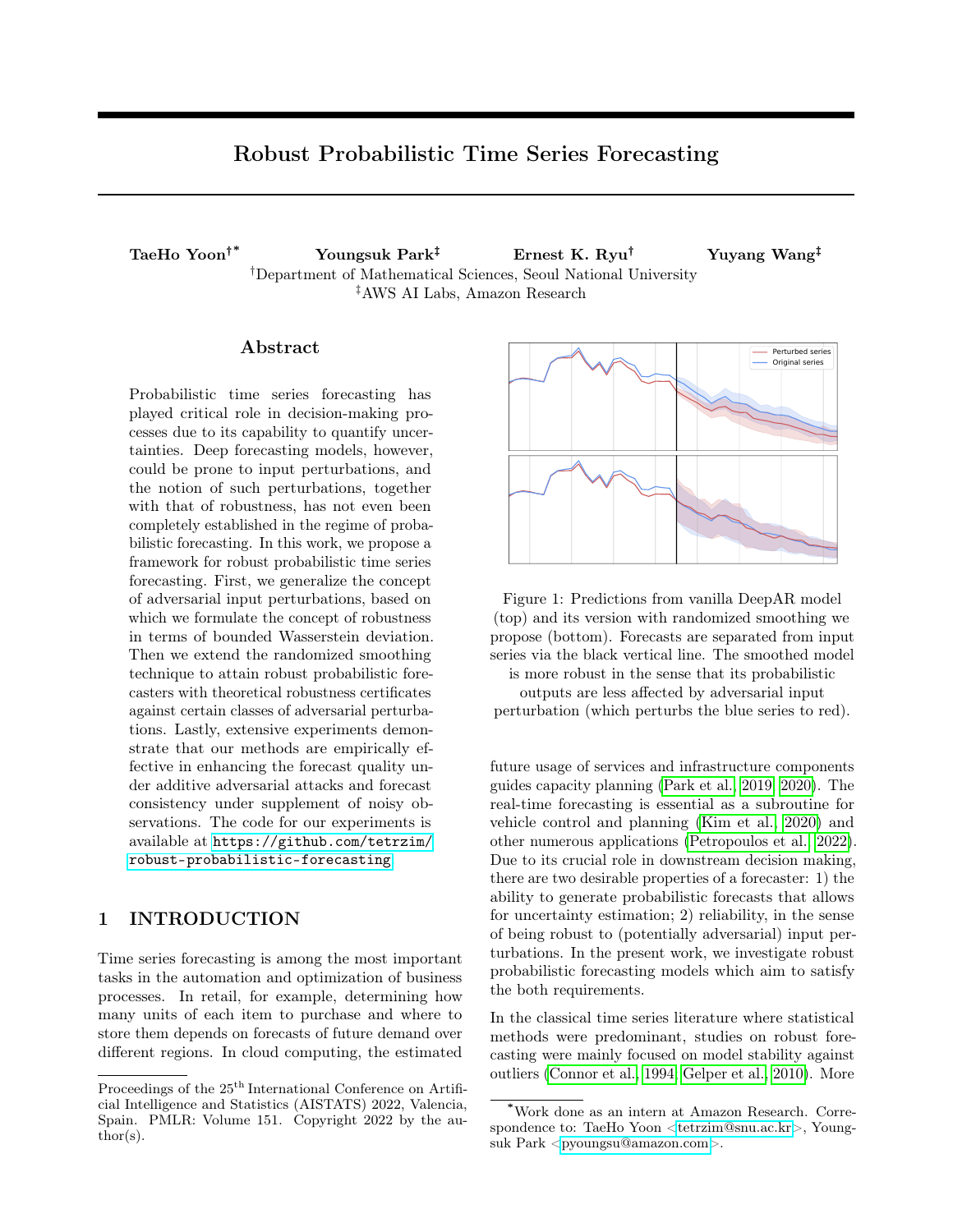|                            |  |  | <b>Algorithm 2:</b> Future smoothing for probabilistic |
|----------------------------|--|--|--------------------------------------------------------|
| autoregressive forecasters |  |  |                                                        |

<span id="page-6-0"></span>**Input:** Probabilistic autoregressive forecaster  $f$ , Input series  $\boldsymbol{x} = \boldsymbol{p}x_1, \ldots, x_T \boldsymbol{q}, \tau, n, \sigma^2$ , (Optionally) Noisy observations  $\mathbf{p}_1, \ldots, y_k$ q  $\mathbf{p}_{x_T}$  1,  $\ldots, x_{T-k}$ q **Output:** Sample forecasts  $\hat{x}_T^{\text{Pjq}}$  $(i \nk \n1, \ldots, k \n\frac{1}{\tau}, \n\frac{i}{j} \n1, \ldots, n)$ for  $i = 1, \ldots, k$   $\tau$  do if  $i \times k$  then  $\vert y_{i} \vert_1 \mathbf{D} x_{T} \vert_{i=1}$ else  $y_{i}$  1 **Ð**  $\hat{x}_{T}$  <sub>i 1</sub> for  $j = 1, \ldots, n$  do  $\zeta_1, \ldots, \zeta_{i-1}$  **D**  $\mathcal{N}$ **p**0,  $\sigma^2$ **q** i.i.d.  $\hat{x}^{\mathbf{p}j\mathbf{q}}_{T}$  ,  $\mathbf{D}$  f px;  $y_1$   $\zeta_1, \ldots, y_{i-1}$   $\zeta_{i-1}\mathbf{q}$ end  $\hat{x}_T$  , Ð  $\frac{1}{n}$  $\sum_{j=1}^n \hat{x}_T^{\mathbf{p}j\mathbf{q}}$ end end

Possible generalization of the theorems. We point out that the domain of  $f$  could be replaced with some representation space W without altering the essence of the theorems. If  $\therefore$  X  $\tilde{\mathbf{N}}$  W is an invertible representation map such that  $d \chi \mathbf{p} x$ ;  $T \chi \mathbf{q}$ **} p** $T \times$ **pxqq pxq}**<sub>2</sub>, then one can simply apply Theo-rem [1](#page-5-2) and Corollary [4](#page-5-5) to  $f$ <sup>1</sup>, which is a random function from  $W$  to R. Thus, albeit the theorems seem to only provide guarantees for local  $l_2$  perturbations, one can extend the results to fundamentally distinct types of perturbations by choosing an appropriate W, e.g., the frequency domain.

### 4.2 Noisy Autoregressive Inference for Robustness Under Time Shift

In this section, we propose a strategy, Algorithm [2,](#page-6-0) for achieving robustness against the time-shift setup of Section [3.1.2.](#page-3-3) As randomized smoothing buffers the effect of input perturbation by averaging over noised inputs, we exploit random noises to buffer the effect of appending the noisy observation  $x_{T-1}$ . Note that because the uncertainty is now within future times, we perform smoothing over future time indices.

An autoregressive forecaster  $f$  can be generally described in the form  $f$ p $x$ q pY<sub>1</sub>, Y<sub>2</sub>, ...q, where x P R<sup>T</sup> is an input series and

$$
Y_h \qquad f^{\mathbf{phq}} \mathbf{p} x; Y_1, \dots, Y_{h-1} \mathbf{q} \tag{15}
$$

for some random functions  $f^{\mathbf{p}h\mathbf{q}}$  from  $R^{T-h-1}$  to R, for h 1, 2, ... For fixed  $\sigma$  **;** 0 and  $\boldsymbol{x} \in \mathbb{R}^T$ , consider the smoothed version  $g_{\sigma}^{\mathbf{p}h\mathbf{q}}$  of  $f^{\mathbf{p}h\mathbf{q}}$ , defined as

$$
g_{\sigma}^{\mathbf{p}h\mathbf{q}}\mathbf{p}\mathbf{x}; y_1, \ldots, y_{h-1}\mathbf{q}
$$
  
\n
$$
\underset{\mathcal{N}\mathbf{p}0, \sigma^2I_{h-1}\mathbf{q}}{\in} f^{\mathbf{p}h\mathbf{q}}\mathbf{p}\mathbf{x}; y_1 \quad \zeta_1, \quad y_{h-1} \quad \zeta_{h-1}\mathbf{q}
$$

where we noise only the variables  $y_1, \ldots, y_{h-1}$  but not x. Now we define  $g_{\sigma}$ , the smoothed version of f, by  $g_{\sigma}$ pxq p $Y_1, Y_2, \ldots$ q, where

<span id="page-6-3"></span>
$$
Y_h \qquad g_{\sigma}^{\mathbf{p}h\mathbf{q}} \mathbf{p} x; y_1, \dots, y_{h-1} \mathbf{q} \tag{16}
$$

for  $h$  1, 2, ..., and  $y_j \triangleright R$   $(j \t 1, \ldots, h \t 1)$  denotes either 1) the mean forecast from  $g_{\sigma}$  at that time point (i.e. expected value of  $Y_i$ ) if the true value is unobserved, or 2) the given ground-truth value if a new observation at that time has arrived. Algorithm [2](#page-6-0) presents the procedural implementation of  $g_{\sigma}$  based on sampling. The theoretical justification for performing smoothing in this way is Corollary [5,](#page-6-1) which states the robustness property of the smoothed forecaster  $g_{\sigma}$  with respect to the notions provided in Sections [3.1.2](#page-3-3) and [3.2,](#page-4-0) which is done by applying the smoothing framework developed in Section [4.1](#page-4-4) under a slightly different setting.

<span id="page-6-1"></span>Corollary 5. Let  $f$  be an autoregressive forecaster defined as [\(15\)](#page-6-2) and suppose that  $\varphi$  : R  $\tilde{\mathbf{N}}$  R satisfies [\(14\)](#page-5-7) and

$$
\text{Pr} \quad f^{\text{phq}} \mathbf{p} x; y_1, \dots, y_{h-1} \mathbf{q} \ \mathbf{\yen} \ r \quad \mathbf{\Xi} \ \varphi \mathbf{p} r \mathbf{q}
$$

holds for each  $h = 1, 2, \ldots$  Then, for all  $\eta \in [0, \text{ the}]$ forecaster  $g_{\sigma}$  defined as [\(16\)](#page-6-3) is  $Op_{\eta}$ q- $\eta$  robust at all  $\boldsymbol{x}$  **P** R<sup>T</sup> with respect to  $T_\times, T_\times$  of Section [3.1.2](#page-3-3) and

$$
d\mathbf{p}x; T_{X}\mathbf{q} \quad \mathbf{\}}x_{T-1:T-k} \quad \hat{x}_{T-1:T-k}\mathbf{\}}_{2},
$$

where  $x_{T-1:T-k}$  are the values appended by  $T_X$  and  $\hat{\boldsymbol{x}}_{T-1:T-k}$  are the k-step mean predictions from the initial forecasts  $g_{\sigma}$ pxq.

# 4.3 Training the Baseline Model via Random Data Augmentation

<span id="page-6-2"></span>Having a baseline model  $f$  with solid prediction performance over noised inputs is the key for achieving success in randomized smoothing, which is expected to improve the theoretical certificate [\(13\)](#page-5-1) as well as practical performance [\(Cohen et al., 2019\)](#page-9-16). This encourages us to additionally apply randomized training, which augments the training dataset with random noises to adapt the baseline forecaster to random perturbations. Note that randomized training and smoothing are different schemes; in particular, the former requires training from scratch while the latter does not. In the end, we take advantage of both techniques to achieve effective robust forecasters.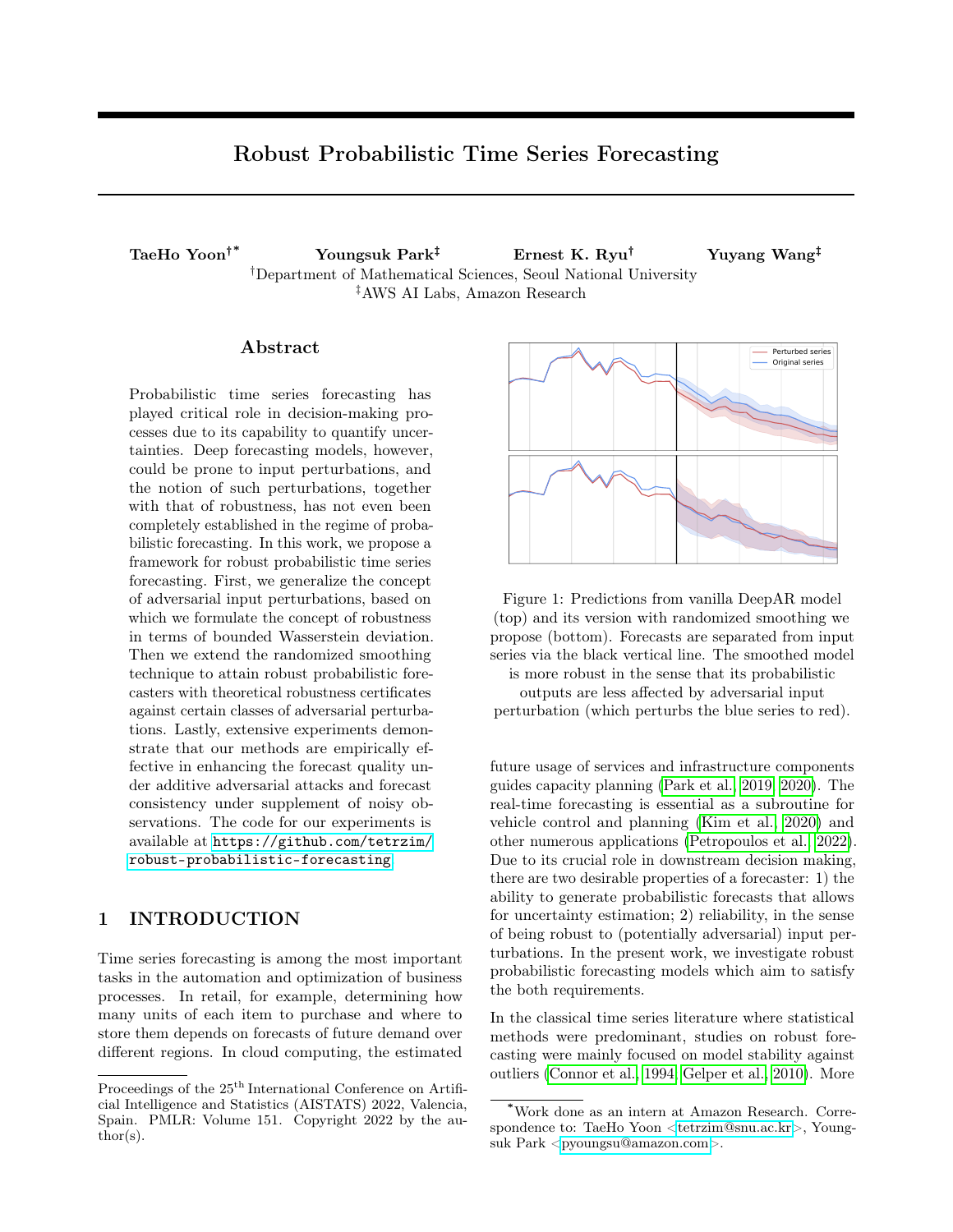<span id="page-7-1"></span>

Figure 2:  $ND_H$  from DeepAR models on different datasets. Randomized smoothing (RS) of baseline models uses  $\sigma$  0.5. Randomized training (RT) uses  $\sigma_{tr}$  0.1.

# 5 EXPERIMENTS

In this section, we demonstrate the effects of our frameworks for the DeepAR [\(Salinas et al., 2020\)](#page-11-6) implementation within GluonTS [\(Alexandrov et al., 2020\)](#page-9-13) on real datasets, including the M4-Daily, Exchange Rate, Traffic and UCI Electricity datasets preprocessed as in [Salinas et al.](#page-11-7) [\(2019\)](#page-11-7). We use DeepAR as it is the standard model with properties of being samplingbased and autoregressive, which Algorithms [1](#page-5-6) and [2](#page-6-0) respectively require.

We specifically focus on how point forecasts from the model change under input transformations of Sections [3.1.1](#page-3-2) and [3.1.2,](#page-3-3) and quantitatively assess them using the normalized deviation (ND)

$$
ND_{H} \quad \stackrel{\bullet \quad \bullet}{\longrightarrow} \frac{\bullet \quad \bullet}{\lambda \quad hP\mu} \frac{|\hat{x}_{k,T} \quad h}{\lambda \quad nP\mu} \frac{x_{k,T}^{\text{ref}}}{|x_{k,T}^{\text{ref}} \quad h}|}. \tag{17}
$$

Here  $H \in \mathbf{t}$ 1, ...,  $\tau \mathbf{u}$  is the set of prediction indices of interest, N is the size of the test dataset,  $\hat{x}_{k,T}$  h is the model's prediction for  $pT$  hq-th time step for the kth (possibly transformed) test series, and  $x_{k,T-h}^{\text{ref}}$  is the corresponding reference value (which may either be the ground-truth value or the model output before transformation, depending on the setup).

### <span id="page-7-2"></span>5.1 Prediction Performance Under Additive Adversarial Attacks

In this section, we consider the setup of Section [3.1.1,](#page-3-2) where the input transformation corresponds to the adversarial attack of [Dang-Nhu et al.](#page-9-3) [\(2020\)](#page-9-3).

Experimental setup. Following [Dang-Nhu et al.](#page-9-3)  $(2020)$ , we choose the relative  $l_2$  norm

$$
\mathbf{\mathcal{Y}}\mathbf{\mathcal{Y}}_{\times}:=\sum_{i=1}^t\mathbf{p}\delta_i\mathbf{\{x}_i\mathbf{q}^2}^{-1\mathbf{\{2}}}
$$

as the measure of perturbation magnitude. Given the set  $H \in \mathbf{t}$ 1, ...,  $\tau \mathbf{u}$  of attack indices and attack threshold  $\eta$  **;** 0, we solve the problem [\(4\)](#page-3-0) with different choices of  $t_{\text{adv}}$  and  $\lambda$ , and among the resulting approximate solutions  $\delta$  meeting the norm constraint  $\delta$ <sub>x</sub>  $\sharp$   $\eta$ , we measure the largest point forecast error in terms of normalized deviation [\(17\)](#page-7-0). Here we take the ground-truth future values as reference values, i.e.,  $x_k^{\mathrm{ref}}$  $x_{k,T}$  h. As the attack is performed under norm constraint with respect to  $\}$   $\}$ <sub>x</sub>, we accordingly use relative noises in both randomized smoothing and randomized training. That is, if the given input is  $x \in \mathbf{p}_{x_1}, \ldots, x_T \mathbf{q}$  and the randomizing variance is  $\sigma^2$ , then we use  $\mathbf{p}x_1\mathbf{p}1 \quad \zeta_1\mathbf{q}, \ldots, x_t\mathbf{p}1 \quad \zeta_t\mathbf{q}$  as noised inputs, where  $\zeta_1, \ldots, \zeta_t$  are i.i.d. samples from  $\mathcal{N}$ **p**0,  $\sigma^2$ **q**. Note that in this case, our theoretical results can be applied with locally scaled version of f with respect to each input  $x$ . To distinguish the two randomizing procedures, we respectively denote by  $\sigma^2$  and  $\sigma_{tr}^2$  the variance values of noises used in smoothing and data augmentation for training.

<span id="page-7-0"></span>Results and discussion. Figure [2](#page-7-1) respectively compares the performance of vanilla DeepAR models (trained without data augmentation; solid green line) with their corresponding smoothed versions (labeled RS; dashed blue line), and the random-trained models (labeled RT; solid red line) with their smoothed versions (labeled RS RT; dashed purple line). We observe three important points. First, for the majority of cases, randomized smoothing provides statistically significant improvement to vanilla models' performance under attacks with moderate to high threshold values  $\eta$  (see Table [2](#page-19-0) in the appendix), at the cost of possibly slightly worsening the performance for small  $\eta$ . Second, RT models tend to strongly outperform the corresponding vanilla models, uniformly over the levels of attack threshold  $\eta$ . Third, further smoothing the RT model (RS RT) can improve upon RT and in these cases, RS RT achieves the best empirical performance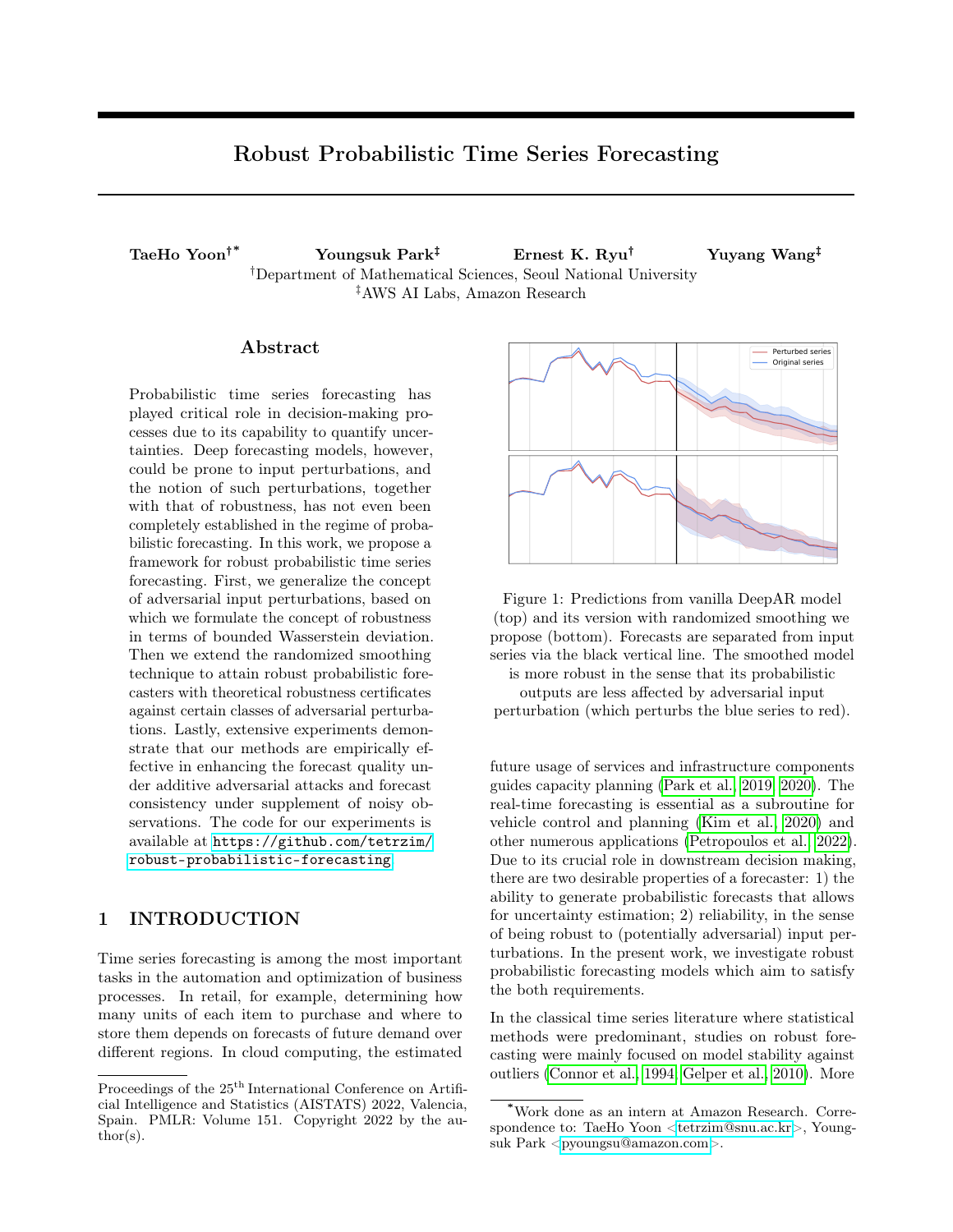<span id="page-8-0"></span>

Figure 3:  $ND_{rel}$  from DeepAR models on different datasets. Randomized training (RT) uses  $\sigma_{tr}$  0.1. Future smoothing (FS) uses  $\sigma$  1.0 for the first two datasets, and  $\sigma$  0.1 for the Traffic dataset.

against attacks with high values of  $\eta$ . Table [2,](#page-19-0) provided in the appendix, displays full experiment results for all datasets and distinct attack indices.

We emphasize that only the smoothed models are the ones that come with robustness certificates, and in particular, we find that RS RT is a promising methodology, supported from both theoretical and empirical sides. Additionally, randomized smoothing is readily applicable to any pre-trained baseline model as a postprocessing step without the cost of model retraining, and still offers a potential direction for improving the model's robustness. We believe that these points constitute important practical values of the smoothing technique in general.

Randomized training and prediction performance. As an aside, we unexpectedly find that RT tends to improve the usual prediction performance of forecasting models (see Table [1](#page-17-0) in the appendix). That is, randomizing the training data may positively impact a model's generalization in the time series domain, which we believe, is an interesting phenomenon in its own right. In the appendix, we provide further discussion on this point, connecting the observation to prior works on generalization and training with noise.

## <span id="page-8-1"></span>5.2 Forecast Consistency Under Time Shift with Noisy Observation

In this section, we examine the setup of Section [3.1.2](#page-3-3) with  $k = 1$ , where we append an adversarial observation to input series.

**Experimental setup.** Given a series  $x \in \mathbb{R}^T$ , we append  $x_{T-1}$  as in [\(8\)](#page-4-5) with various values of  $\rho$  within the range 1  $\overline{\mathbf{a}}$  log<sub>10</sub> $\mathbf{p}$ 1  $\rho \mathbf{q}$   $\overline{\mathbf{a}}$  1. As a metric, we compute the ND [\(17\)](#page-7-0) with  $x_{k,T-h}^{\text{ref}}$   $\hat{x}_{k,T-h}$  as reference values, for  $h \mathbf{P} H \mathbf{t} 2, \ldots, \tau \mathbf{u}$ . This measures the relative discrepancy between the forecasts  $\mathbf{p} \hat{x}_T$  1, ...,  $\hat{x}_T$   $\tau \mathbf{q}$ and  $\mathbf{p} \hat{x}_T^1$  <sub>2</sub>, ...,  $\hat{x}_T^1$  <sub>7</sub> 1**q**, respectively based on x and **px**;  $x_T$  1**q**, at common indices. The lower this value is,

the more consistent the forecasts are, before and after the arrival of adversarial observation  $x_{T-1}$ . We scale each input series  $x$  before applying noises; i.e.,  $x$  is replaced by  $x\mathbf{\lbrace} S_{\times} \text{ for some } S_{\times} \text{ }$  0 computed by the model to process each series within a consistent scale.

Results and discussion. Figure [3](#page-8-0) compares the metrics from vanilla DeepAR model, its smoothed version using Algorithm [2](#page-6-0) (labeled FS), the randomtrained (RT) model as in the previous section, and its smoothed version (RT FS), on each dataset. The horizontal axes represent the adversarial parameter in a logarithmic scale  $log_{10}$ **p**1  $\rho$ **q**, and the vertical axes represent the relative ND. The vanilla models already have a desirable behavior around  $\rho = 0$ , but as  $|\rho|$ grows, their forecast consistency is progressively broken. On the other hand, RT models tend to be more resilient compared to vanilla models. FS provides statistically significant improvement in forecast consistency to vanilla and RT models for large values of  $\rho$  in many cases (see Table [3](#page-21-0) in the appendix). We elicit a message similar to that of Section [5.1;](#page-7-2) RT FS is theoretically well-supported, and often achieves superior empirical performance as well. We provide Table [3](#page-21-0) containing all experiment results in the appendix.

# 6 CONCLUSION

In this paper, we study robustness in the context of probabilistic time series forecasting. We provide a framework of robust forecasting based on randomized smoothing with theoretical certificates, and display empirical effectiveness of the randomizing framework against two distinct types of input perturbations.

The formal treatment of robustness for probabilistic forecasting models is still only at its beginning. We anticipate that the topic of robust probabilistic forecasting allows for multiple interesting and promising directions of future work, including establishing tighter theoretical guarantees or more extensive empirical study with broader classes of transformations.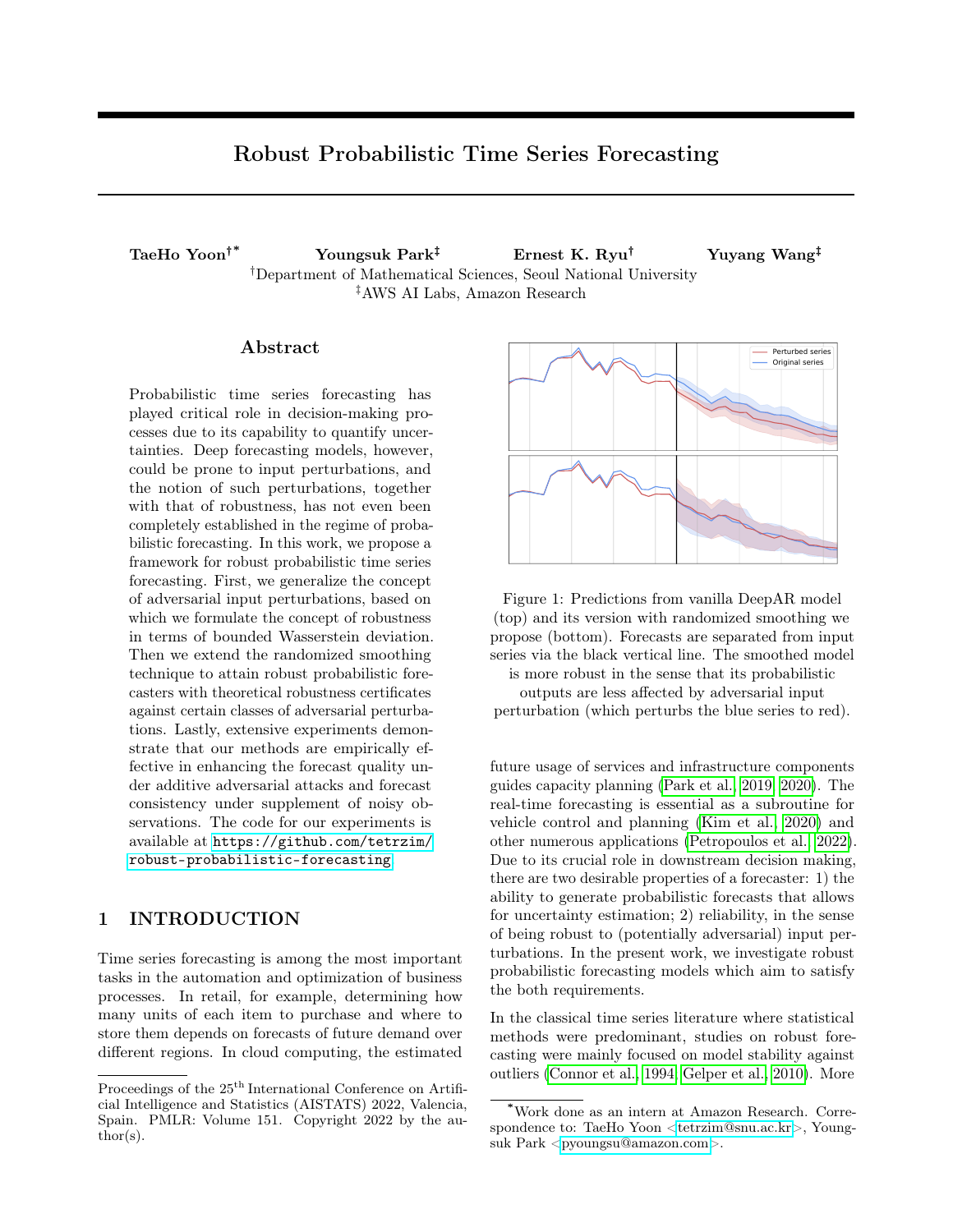## Acknowledgements

TY and EKR were supported by the National Research Foundation of Korea (NRF) Grant funded by the Korean Government (MSIP) [No. 2017R1A5A1015626] and by the Samsung Science and Technology Foundation (Project Number SSTF-BA2101-02). The authors would like to thank Nghia Hoang, Hilaf Hasson, Danielle Robinson, and Anoop Deoras in Amazon research for their fruitful feedback.

### References

- <span id="page-9-7"></span>Gabriel Agamennoni, Juan I Nieto, and Eduardo M Nebot. An outlier-robust Kalman filter. IEEE International Conference on Robotics and Automation, 2011.
- <span id="page-9-13"></span>Alexander Alexandrov, Konstantinos Benidis, Michael Bohlke-Schneider, Valentin Flunkert, Jan Gasthaus, Tim Januschowski, Danielle C Maddix, Syama Sundar Rangapuram, David Salinas, Jasper Schulz, et al. GluonTS: Probabilistic and neural time series modeling in Python. Journal of Machine Learning Research, 21(116):1-6, 2020.
- <span id="page-9-9"></span>Oren Anava, Elad Hazan, and Assaf Zeevi. Online time series prediction with missing data. International Conference on Machine Learning, 2015.
- <span id="page-9-2"></span>Sercan O Arik, Chun-Liang Li, Jinsung Yoon, Rajarishi Sinha, Arkady Epshteyn, Long T Le, Vikas Menon, Shashank Singh, Leyou Zhang, Nate Yoder, et al. Interpretable sequence learning for COVID-19 forecasting. Neural Information Processing Systems, 2020.
- <span id="page-9-14"></span>Anish Athalye, Nicholas Carlini, and David Wagner. Obfuscated gradients give a false sense of security: Circumventing defenses to adversarial examples. International Conference on Machine Learning, 2018.
- <span id="page-9-18"></span>Samy Bengio, Oriol Vinyals, Navdeep Jaitly, and Noam Shazeer. Scheduled sampling for sequence prediction with recurrent neural networks. Neural Information Processing Systems, 2015.
- <span id="page-9-12"></span>Konstantinos Benidis, Syama Sundar Rangapuram, Valentin Flunkert, Bernie Wang, Danielle Maddix, Caner Turkmen, Jan Gasthaus, Michael Bohlke-Schneider, David Salinas, Lorenzo Stella, et al. Neural forecasting: Introduction and literature overview. arXiv:2004.10240, 2020.
- <span id="page-9-20"></span>Chris M Bishop. Training with noise is equivalent to Tikhonov regularization. Neural Computation, 7(1): 108–116, 1995.
- <span id="page-9-21"></span>Guy Blanc, Neha Gupta, Gregory Valiant, and Paul Valiant. Implicit regularization for deep neural networks driven by an Ornstein–Uhlenbeck like process. Conference on Learning Theory, 2020.
- <span id="page-9-19"></span>Samuel R Bowman, Luke Vilnis, Oriol Vinyals, Andrew M Dai, Rafal Jozefowicz, and Samy Bengio. Generating sentences from a continuous space. SIGNLL Conference on Computational Natural Language Learning, 2016.
- <span id="page-9-8"></span>Guobin Chang. Robust Kalman filtering based on Mahalanobis distance as outlier judging criterion. Journal of Geodesy, 88(4):391–401, 2014.
- <span id="page-9-1"></span>Yitian Chen, Yanfei Kang, Yixiong Chen, and Zizhuo Wang. Probabilistic forecasting with temporal convolutional neural network. Neurocomputing, 399: 491–501, 2020.
- <span id="page-9-17"></span>Ping-yeh Chiang, Michael J Curry, Ahmed Abdelkader, Aounon Kumar, John Dickerson, and Tom Goldstein. Detection as regression: Certified object detection by median smoothing. Neural Information Processing Systems, 2020.
- <span id="page-9-4"></span>Tomáš Cipra. Robust exponential smoothing. Journal of Forecasting, 11(1):57–69, 1992.
- <span id="page-9-6"></span>Tomáš Cipra and R Romera. Kalman filter with outliers and missing observations. Test, 6(2):379–395, 1997.
- <span id="page-9-5"></span>Tomáš Cipra, José Trujillo, and Asunción Robio. Holtwinters method with missing observations. Management Science, 41(1):174–178, 1995.
- <span id="page-9-16"></span>Jeremy Cohen, Elan Rosenfeld, and Zico Kolter. Certified adversarial robustness via randomized smoothing. International Conference on Machine Learning, 2019.
- <span id="page-9-0"></span>J.T. Connor, R.D. Martin, and L.E. Atlas. Recurrent neural networks and robust time series prediction. IEEE Transactions on Neural Networks, 5(2):240– 254, 1994.
- <span id="page-9-22"></span>Alex Damian, Tengyu Ma, and Jason Lee. Label noise SGD provably prefers flat global minimizers. Neural Information Processing Systems, 2021.
- <span id="page-9-3"></span>Raphaël Dang-Nhu, Gagandeep Singh, Pavol Bielik, and Martin Vechev. Adversarial attacks on probabilistic autoregressive forecasting models. International Conference on Machine Learning, 2020.
- <span id="page-9-10"></span>Emmanuel de Bézenac, Syama Sundar Rangapuram, Konstantinos Benidis, Michael Bohlke-Schneider, Richard Kurle, Lorenzo Stella, Hilaf Hasson, Patrick Gallinari, and Tim Januschowski. Normalizing Kalman filters for multivariate time series analysis. Neural Information Processing Systems, 2020.
- <span id="page-9-15"></span>Krishnamurthy Dvijotham, Sven Gowal, Robert Stanforth, Relja Arandjelovic, Brendan O'Donoghue, Jonathan Uesato, and Pushmeet Kohli. Training verified learners with learned verifiers. arXiv:1805.10265, 2018.
- <span id="page-9-11"></span>Carson Eisenach, Yagna Patel, and Dhruv Madeka. MQTransformer: Multi-Horizon forecasts with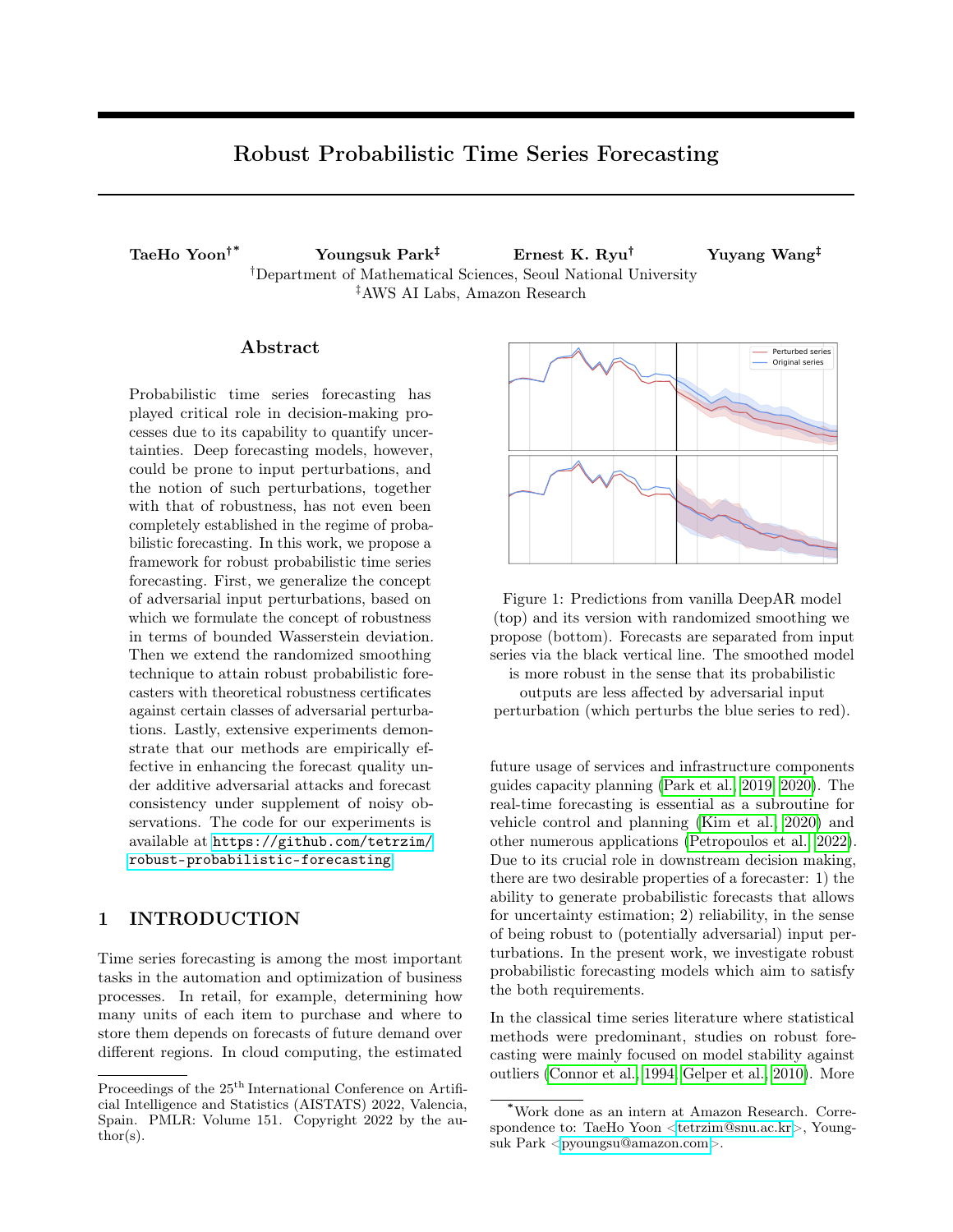context dependent and feedback-aware attention. arXiv:2009.14799, 2022.

- <span id="page-10-4"></span>Chenyou Fan, Yuze Zhang, Yi Pan, Xiaoyue Li, Chi Zhang, Rong Yuan, Di Wu, Wensheng Wang, Jian Pei, and Heng Huang. Multi-horizon time series forecasting with temporal attention learning. ACM SIGKDD International Conference on Knowledge Discovery and Data Mining, 2019.
- <span id="page-10-14"></span>Hassan Ismail Fawaz, Germain Forestier, Jonathan Weber, Lhassane Idoumghar, and Pierre-Alain Muller. Adversarial attacks on deep neural networks for time series classification. International Joint Conference on Neural Networks, pages 1–8, 2019.
- <span id="page-10-6"></span>Roman Garnett, Michael A Osborne, and Stephen J Roberts. Sequential Bayesian prediction in the presence of changepoints. International Conference on Machine Learning, 2009.
- <span id="page-10-1"></span>Sarah Gelper, Roland Fried, and Christophe Croux. Robust forecasting with exponential and Holt–Winters smoothing. Journal of Forecasting, 29(3):285-300, 2010.
- <span id="page-10-5"></span>Ian J Goodfellow, Jonathon Shlens, and Christian Szegedy. Explaining and harnessing adversarial examples. International Conference on Learning Representations, 2015.
- <span id="page-10-17"></span>Sven Gowal, Krishnamurthy Dvijotham, Robert Stanforth, Rudy Bunel, Chongli Qin, Jonathan Uesato, Relja Arandjelovic, Timothy Mann, and Pushmeet Kohli. On the effectiveness of interval bound propagation for training verifiably robust models. arXiv:1810.12715, 2018.
- <span id="page-10-7"></span>Tian Guo, Zhao Xu, Xin Yao, Haifeng Chen, Karl Aberer, and Koichi Funaya. Robust online time series prediction with recurrent neural networks. IEEE International Conference on Data Science and Advanced Analytics, 2016.
- <span id="page-10-12"></span>Hansika Hewamalage, Christoph Bergmeir, and Kasun Bandara. Recurrent neural networks for time series forecasting: Current status and future directions. International Journal of Forecasting, 37(1):388–427, 2021.
- <span id="page-10-23"></span>Lasse Holmstrom and Petri Koistinen. Using additive noise in back-propagation training. IEEE Transactions on Neural Networks, 3(1):24–38, 1992.
- <span id="page-10-8"></span>MJC Hu and Halbert E Root. An adaptive data processing system for weather forecasting. Journal of Applied Meteorology and Climatology, 3(5):513–523, 1964.
- <span id="page-10-11"></span>Xiaoyong Jin, Youngsuk Park, Danielle C. Maddix, Hao Wang, and Yuyang Wang. Domain adaptation for time series forecasting via attention sharing. arXiv:2102.06828, 2022.
- <span id="page-10-15"></span>Fazle Karim, Somshubra Majumdar, and Houshang Darabi. Adversarial attacks on time series. IEEE Transactions on Pattern Analysis and Machine Intelligence, 43(10):3309–3320, 2021.
- <span id="page-10-0"></span>Jongho Kim, Youngsuk Park, John D Fox, Stephen P Boyd, and William Dally. Optimal operation of a plug-in hybrid vehicle with battery thermal and degradation model. American Control Conference, 2020.
- <span id="page-10-16"></span>Alexey Kurakin, Ian Goodfellow, and Samy Bengio. Adversarial machine learning at scale. International Conference on Learning Representations, 2017.
- <span id="page-10-18"></span>Mathias Lecuyer, Vaggelis Atlidakis, Roxana Geambasu, Daniel Hsu, and Suman Jana. Certified robustness to adversarial examples with differential privacy. IEEE Symposium on Security and Privacy, 2019.
- <span id="page-10-21"></span>Alexander Levine, Sahil Singla, and Soheil Feizi. Certifiably robust interpretation in deep learning. arXiv:1905.12105, 2019.
- <span id="page-10-19"></span>Bai Li, Changyou Chen, Wenlin Wang, and Lawrence Carin. Certified adversarial robustness with additive noise. Neural Information Processing Systems, 2019a.
- <span id="page-10-2"></span>Shiyang Li, Xiaoyong Jin, Yao Xuan, Xiyou Zhou, Wenhu Chen, Yu-Xiang Wang, and Xifeng Yan. Enhancing the locality and breaking the memory bottleneck of transformer on time series forecasting. Neural Information Processing Systems, 2019b.
- <span id="page-10-9"></span>Bryan Lim, Sercan Ö. Arık, Nicolas Loeff, and Tomas Pfister. Temporal fusion transformers for interpretable multi-horizon time series forecasting. International Journal of Forecasting, 37(4):1748–1764, 2021.
- <span id="page-10-10"></span>Yucheng Lu, Youngsuk Park, Lifan Chen, Yuyang Wang, Christopher De Sa, and Dean Foster. Variance reduced training with stratified sampling for forecasting models. International Conference on Machine Learning, 2021.
- <span id="page-10-13"></span>Aleksander Madry, Aleksandar Makelov, Ludwig Schmidt, Dimitris Tsipras, and Adrian Vladu. Towards deep learning models resistant to adversarial attacks. International Conference on Learning Representations, 2018.
- <span id="page-10-22"></span>Kiyotoshi Matsuoka. Noise injection into inputs in back-propagation learning. IEEE Transactions on Systems, Man, and Cybernetics, 22(3):436–440, 1992.
- <span id="page-10-20"></span>Mohammad Norouzi, Samy Bengio, Navdeep Jaitly, Mike Schuster, Yonghui Wu, Dale Schuurmans, et al. Reward augmented maximum likelihood for neural structured prediction. Neural Information Processing Systems, 2016.
- <span id="page-10-3"></span>Boris N Oreshkin, Dmitri Carpov, Nicolas Chapados, and Yoshua Bengio. N-BEATS: Neural basis expan-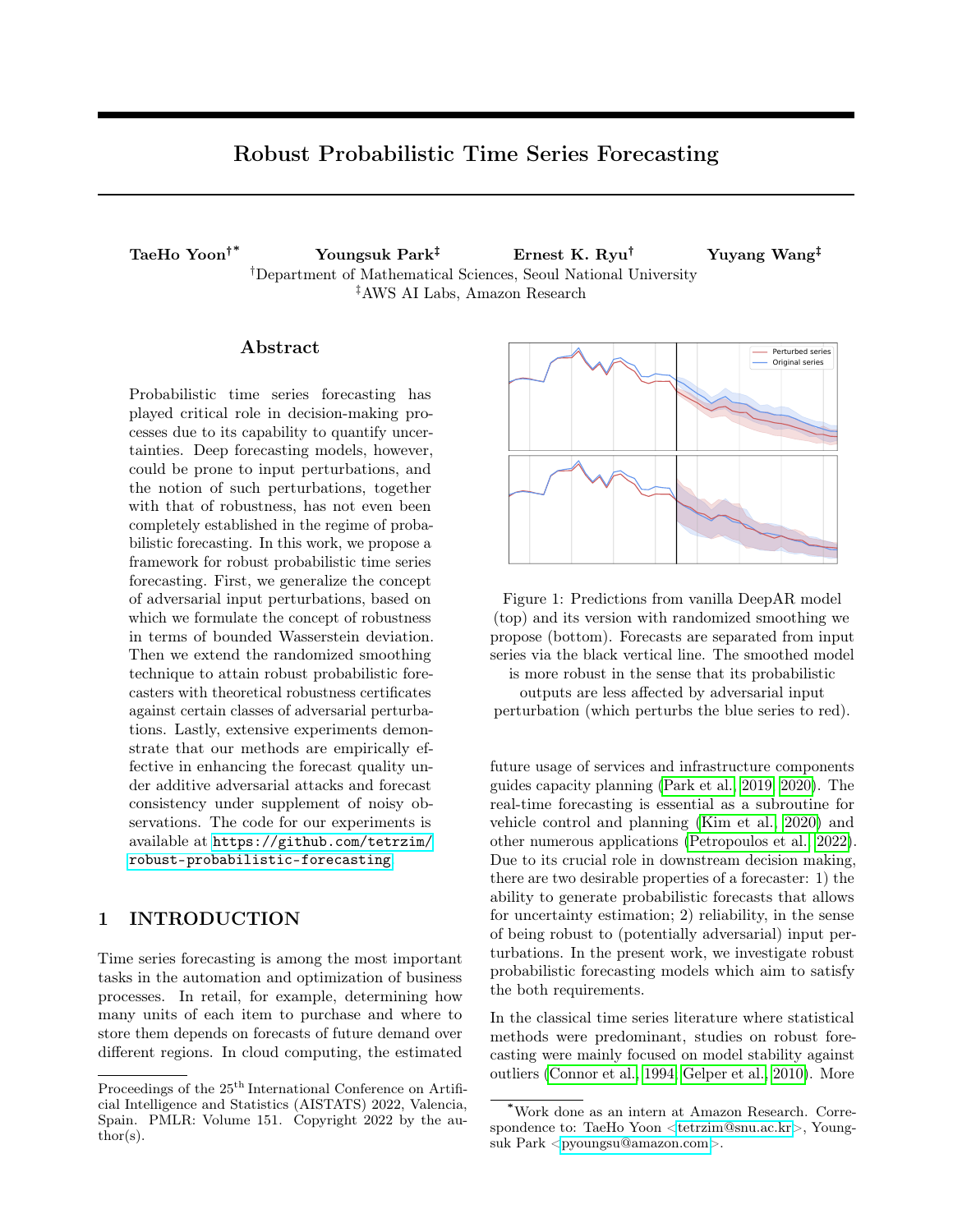sion analysis for interpretable time series forecasting. arXiv:1905.10437, 2019.

- <span id="page-11-10"></span>Nicolas Papernot, Patrick McDaniel, Ian Goodfellow, Somesh Jha, Z Berkay Celik, and Ananthram Swami. Practical black-box attacks against machine learning. ACM Asia Conference on Computer and Communications Security, 2017.
- <span id="page-11-0"></span>Youngsuk Park, Kanak Mahadik, Ryan A Rossi, Gang Wu, and Handong Zhao. Linear quadratic regulator for resource-efficient cloud services. ACM Symposium on Cloud Computing, 2019.
- <span id="page-11-1"></span>Youngsuk Park, Ryan Rossi, Zheng Wen, Gang Wu, and Handong Zhao. Structured policy iteration for linear quadratic regulator. International Conference on Machine Learning, 2020.
- <span id="page-11-9"></span>Youngsuk Park, Danielle Maddix, François-Xavier Aubet, Kelvin Kan, Jan Gasthaus, and Yuyang Wang. Learning quantile functions without quantile crossing for distribution-free time series forecasting. arXiv:2111.06581, 2021.
- <span id="page-11-2"></span>Fotios Petropoulos, Daniele Apiletti, Vassilios Assimakopoulos, Mohamed Zied Babai, Devon K. Barrow, Souhaib Ben Taieb, Christoph Bergmeir, Ricardo J. Bessa, Jakub Bijak, John E. Boylan, Jethro Browell, Claudio Carnevale, Jennifer L. Castle, Pasquale Cirillo, Michael P. Clements, Clara Cordeiro, Fernando Luiz Cyrino Oliveira, Shari De Baets, Alexander Dokumentov, Joanne Ellison, Piotr Fiszeder, Philip Hans Franses, David T. Frazier, Michael Gilliland, M. Sinan Gönül, Paul Goodwin, Luigi Grossi, Yael Grushka-Cockayne, Mariangela Guidolin, Massimo Guidolin, Ulrich Gunter, Xiaojia Guo, Renato Guseo, Nigel Harvey, David F. Hendry, Ross Hollyman, Tim Januschowski, Jooyoung Jeon, Victor Richmond R. Jose, Yanfei Kang, Anne B. Koehler, Stephan Kolassa, Nikolaos Kourentzes, Sonia Leva, Feng Li, Konstantia Litsiou, Spyros Makridakis, Gael M. Martin, Andrew B. Martinez, Sheik Meeran, Theodore Modis, Konstantinos Nikolopoulos, Dilek Önkal, Alessia Paccagnini, Anastasios Panagiotelis, Ioannis Panapakidis, Jose M. Pavía, Manuela Pedio, Diego J. Pedregal, Pierre Pinson, Patrícia Ramos, David E. Rapach, J. James Reade, Bahman Rostami-Tabar, Michał Rubaszek, Georgios Sermpinis, Han Lin Shang, Evangelos Spiliotis, Aris A. Syntetos, Priyanga Dilini Talagala, Thiyanga S. Talagala, Len Tashman, Dimitrios Thomakos, Thordis Thorarinsdottir, Ezio Todini, Juan Ramón Trapero Arenas, Xiaoqian Wang, Robert L. Winkler, Alisa Yusupova, and Florian Ziel. Forecasting: theory and practice. International Journal of Forecasting, 2022.
- <span id="page-11-12"></span>Aditi Raghunathan, Jacob Steinhardt, and Percy Liang. Certified defenses against adversarial examples. In-

ternational Conference on Learning Representations, 2018a.

- <span id="page-11-11"></span>Aditi Raghunathan, Jacob Steinhardt, and Percy Liang. Semidefinite relaxations for certifying robustness to adversarial examples. Neural Information Processing Systems, 2018b.
- <span id="page-11-8"></span>Syama Sundar Rangapuram, Matthias W Seeger, Jan Gasthaus, Lorenzo Stella, Yuyang Wang, and Tim Januschowski. Deep state space models for time series forecasting. Neural Information Processing Systems, 2018.
- <span id="page-11-14"></span>Marc'Aurelio Ranzato, Sumit Chopra, Michael Auli, and Wojciech Zaremba. Sequence level training with recurrent neural networks. International Conference on Learning Representations, 2016.
- <span id="page-11-5"></span>Goce Ristanoski, Wei Liu, and James Bailey. A timedependent enhanced support vector machine for time series regression. ACM SIGKDD International Conference on Knowledge Discovery and Data Mining, 2013.
- <span id="page-11-7"></span>David Salinas, Michael Bohlke-Schneider, Laurent Callot, Roberto Medico, and Jan Gasthaus. Highdimensional multivariate forecasting with low-rank Gaussian copula processes. Neural Information Processing Systems, 2019.
- <span id="page-11-6"></span>David Salinas, Valentin Flunkert, Jan Gasthaus, and Tim Januschowski. DeepAR: Probabilistic forecasting with autoregressive recurrent networks. International Journal of Forecasting, 36(3):1181–1191, 2020.
- <span id="page-11-13"></span>Hadi Salman, Greg Yang, Jerry Li, Pengchuan Zhang, Huan Zhang, Ilya Razenshteyn, and Sebastien Bubeck. Provably robust deep learning via adversarially trained smoothed classifiers. Neural Information Processing Systems, 2019.
- <span id="page-11-16"></span>Matteo Sangiorgio and Fabio Dercole. Robustness of LSTM neural networks for multi-step forecasting of chaotic time series. Chaos, Solitons & Fractals, 139: 110045, 2020.
- <span id="page-11-15"></span>Florian Schmidt. Generalization in generation: A closer look at exposure bias. EMNLP–IJCNLP Workshop on Neural Generation and Translation, 2019.
- <span id="page-11-3"></span>Rajat Sen, Hsiang-Fu Yu, and Inderjit Dhillon. Think globally, act locally: A deep neural network approach to high-dimensional time series forecasting. Neural Information Processing Systems, 2019.
- <span id="page-11-17"></span>Jocelyn Sietsma and Robert JF Dow. Creating artificial neural networks that generalize. Neural Networks, 4 (1):67–79, 1991.
- <span id="page-11-4"></span>Christian Szegedy, Wojciech Zaremba, Ilya Sutskever, Joan Bruna, Dumitru Erhan, Ian Goodfellow, and Rob Fergus. Intriguing properties of neural networks.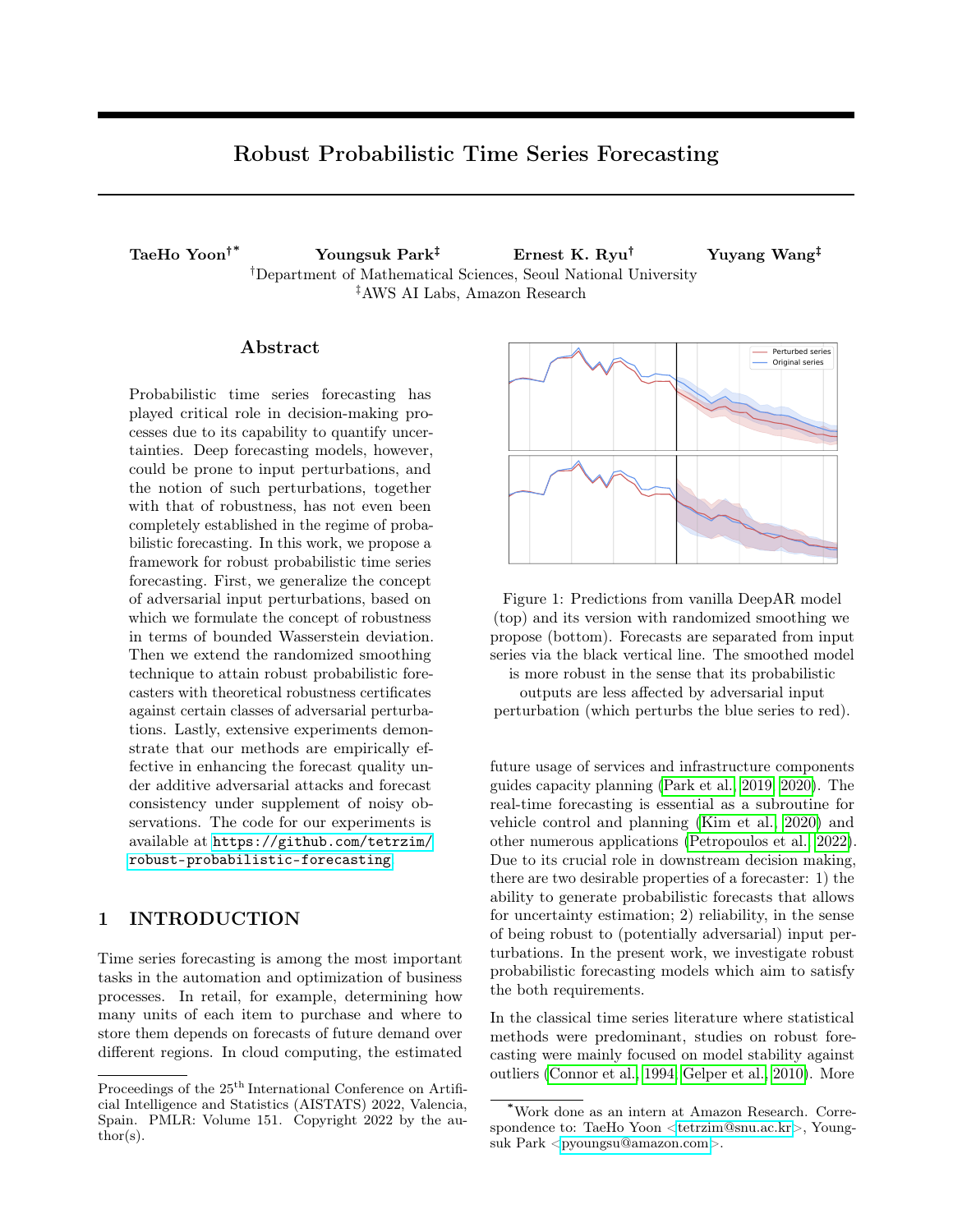International Conference on Learning Representations, 2013.

- <span id="page-12-1"></span>Jo-Anne Ting, Evangelos Theodorou, and Stefan Schaal. A Kalman filter for robust outlier detection. IEEE/RSJ International Conference on Intelligent Robots and Systems, 2007.
- <span id="page-12-2"></span>Yuyang Wang, Alex Smola, Danielle Maddix, Jan Gasthaus, Dean Foster, and Tim Januschowski. Deep factors for forecasting. International Conference on Machine Learning, 2019.
- <span id="page-12-3"></span>Ruofeng Wen, Kari Torkkola, Balakrishnan Narayanaswamy, and Dhruv Madeka. A multihorizon quantile recurrent forecaster. NeurIPS Time Series Workshop, 2017.
- <span id="page-12-4"></span>Eric Wong and Zico Kolter. Provable defenses against adversarial examples via the convex outer adversarial polytope. International Conference on Machine Learning, 2018.
- <span id="page-12-5"></span>Eric Wong, Frank R Schmidt, Jan Hendrik Metzen, and J Zico Kolter. Scaling provable adversarial defenses. Neural Information Processing Systems, 2018.
- <span id="page-12-6"></span>G Peter Zhang. A neural network ensemble method with jittered training data for time series forecasting. Information Sciences, 177(23):5329–5346, 2007.
- <span id="page-12-0"></span>Haoyi Zhou, Shanghang Zhang, Jieqi Peng, Shuai Zhang, Jianxin Li, Hui Xiong, and Wancai Zhang. Informer: Beyond efficient transformer for long sequence time-series forecasting. AAAI Conference on Artificial Intelligence, 2021.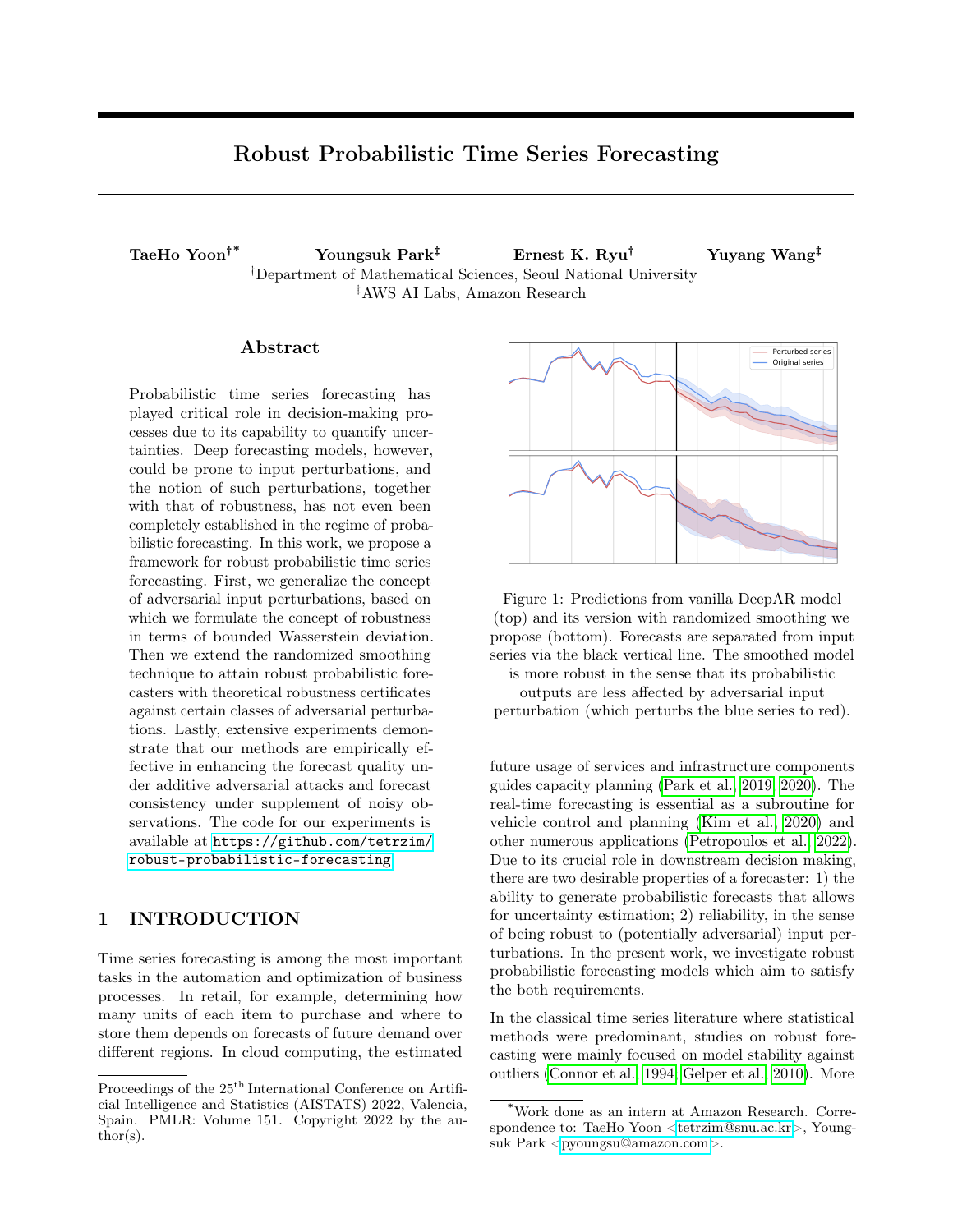# A PROOF OF THEORETICAL RESULTS

## A.1 Randomized Smoothing of Deterministic Bounded Functions

We first discuss some preliminary results on randomized smoothing of deterministic functions, which will be useful for the proofs in the subsequent sections. Roughly speaking, smoothing any bounded function results in a function with smoothness (Lipschitz continuity) property. In the classification setup, [Cohen et al.](#page-9-16) [\(2019\)](#page-9-16) provided a tight result bounding the certified radius, which is a lower bound on the norm of adversarial perturbation needed to incur incorrect classification. Here we state its generalized version, proved in [Salman et al.](#page-11-13) [\(2019\)](#page-11-13); [Levine et al.](#page-10-21) [\(2019\)](#page-10-21).

<span id="page-13-1"></span>**Lemma 6** [\(Salman et al.](#page-11-13) [\(2019\)](#page-10-21); [Levine et al.](#page-10-21) (2019)). *Given a function h* : R<sup>d</sup>  $\tilde{\mathsf{N}}$  r0, 1s, *define* 

$$
\hat{h} \mathbf{p} x \mathbf{q} : \quad \mathbf{p} h \quad \mathcal{N} \mathbf{p} 0, I_d \mathbf{q} \mathbf{q} p x \mathbf{q} \quad \underset{Z}{\in} \quad \underset{\mathcal{N} \mathbf{p} 0, I_d \mathbf{q}}{\in} \mathbf{r} h \mathbf{p} x \quad Z \mathbf{q} \mathbf{s}.
$$

 $Then \{r\}$ pxq $\}$   $\mathbf{\alpha}$   $\phi$ p  $^1$ **p** $\hat{h}$ **pxqqq**, which implies that the mapping  $x$   $\widetilde{\mathbf{N}}$   $^{-1}$  $\hat{p}$ p $\hat{n}$ pxqq is 1-Lipschitz continuous.

To repeat the nomenclature,  $\phi$ , are respectively the pdf and cdf of the standard normal distribution. Note that if we denote  $p_{\sigma}$ **pzq p** $2\pi\sigma^2$ **q** <sup>d{2</sup> exp **}z}**<sup>2</sup>{2 $\sigma^2$  the pdf for the multivariate Gaussian distribution  $\mathcal{N}$ **p**0,  $\sigma^2 I_d$ **q** and p**pzq**  $p_1$ **pzq**, then using the change of variables  $z^1$  x z, we have

$$
\sum_{\substack{r \ x \\ \mathbf{p} \ge \mathbf{p} \neq d}}^{\mathbf{p}} \frac{h \mathbf{p} x}{h \mathbf{p} x} \frac{z \mathbf{q} p z \mathbf{q} dz}{z \mathbf{q} z^1}
$$
\n
$$
\sum_{\substack{r \ x \\ \mathbf{p} \ge \mathbf{p} \neq d}}^{\mathbf{p} \ge \mathbf{p} \ge d} \frac{h \mathbf{p} z^1 \mathbf{q} p z^1}{x \mathbf{q} z^1} \frac{x \mathbf{q} dz^1}{x \mathbf{q} dz^1}
$$
\n
$$
\sum_{\substack{r \ \mathbf{p} \ge \mathbf{p} \\ \mathbf{p} \neq d}}^{\mathbf{p} \ge \mathbf{p} \ge d} \frac{z \mathbf{q} z p \mathbf{p} z \mathbf{q} dz}{x \mathbf{q} z^1} \qquad (18)
$$

The proof from [Salman et al.](#page-11-13) [\(2019\)](#page-11-13) uses the argument that if  $z \mathbf{\hat{N}} \psi$ pzq is a function such that 0  $\mathbf{\hat{x}} \psi \mathbf{\hat{z}}$  1 and

<span id="page-13-0"></span>
$$
\mathbf{w}
$$
\n
$$
\mathbf{z} \mathbf{P} \mathbf{R}^d
$$
\n
$$
\mathbf{w} \mathbf{p} \mathbf{z} \mathbf{q} \mathbf{p} \mathbf{p} \mathbf{z} \mathbf{q} \, dz \qquad s,
$$

then for any unit vector  $u$ , the following inequality holds:

$$
\mathbf{w} = \mathbf{w}
$$
\n
$$
\psi \mathbf{p} \mathbf{z} \mathbf{q} \mathbf{p} \mathbf{u} \mathbf{z} \mathbf{q} \mathbf{p} \mathbf{z} \mathbf{q} \, dz \mathbf{x} = \mathbf{1}_{\mathbf{t} \mathbf{z} \mathbf{P} \mathbf{R}^d \, | \, U \mathbf{z} \mathbf{Y}} \mathbf{1}_{\mathbf{t} \mathbf{z} \mathbf{P} \mathbf{R}^d \, | \, U \mathbf{Z} \mathbf{Y}} \mathbf{1}_{\mathbf{p} \mathbf{s} \mathbf{q} \mathbf{u}} \mathbf{p} \mathbf{z} \mathbf{q} \mathbf{p} \mathbf{u} \mathbf{z} \mathbf{q} \mathbf{p} \mathbf{z} \mathbf{q} \, dz \mathbf{q} \mathbf{p}^{-1} \mathbf{p} \mathbf{s} \mathbf{q} \mathbf{q}. \tag{19}
$$

Indeed, given the constrained budget on  $E_Z$   $\wedge_{p}O$ ,  $I_d$ qr $\psi$ p $Z$ qs, one will maximize  $E_Z$   $\wedge_{p}O$ ,  $I_d$ qrpu  $Z$ q $\psi$ p $Z$ qs only by concentrating the mass  $\psi$ pzq in the region with larger values of  $u$  z, i.e., on the set of the form tz P R<sup>d</sup> |  $u$  z ¥  $c$ u for some c **P** R. Assuming  $u \in \mathbf{p}1, 0, \ldots, 0\mathbf{q} \in \mathbb{R}^d$  without loss of generality, we get

» zPR<sup>d</sup> 1tzPR<sup>d</sup> <sup>|</sup> <sup>u</sup> <sup>z</sup>¥c<sup>u</sup> pzqppzq dz » 8 c φpz1q dz<sup>1</sup> s ðñ c 1 psq.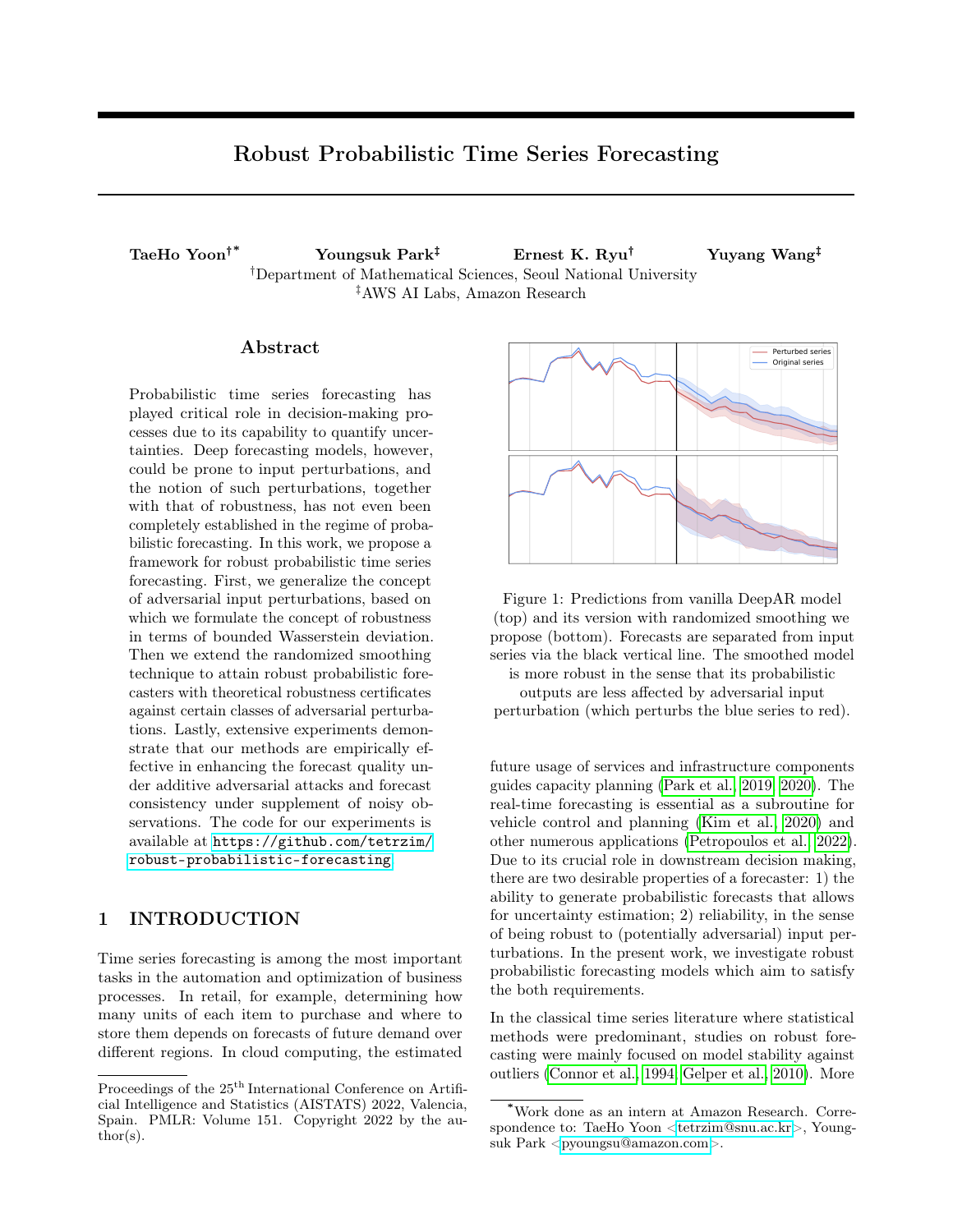### A.2 Proof of Theorem [1](#page-5-2)

Note that in  $(13)$ , we abused the notation and written the  $W_1$  distance in terms of cumulative distribution functions, as one can directly quantify the  $W_1$  distance in terms of cdf's: if  $F, G$  are respectively the cdf of a real-valued random variable and  $\mu$ ,  $\nu$  are the corresponding distributions, then

$$
W_1 \mathbf{p} \mu, \nu \mathbf{q} \prod_{0}^{\mathbf{N}_1} [F^{-1} \mathbf{p} \rho \mathbf{q} G^{-1} \mathbf{p} \rho \mathbf{q}] dp \qquad \begin{array}{c} \mathbf{w}_\mathbf{S} \\ \mathbf{g} \end{array} [F \mathbf{p} r \mathbf{q} G \mathbf{p} r \mathbf{q}] dr. \tag{20}
$$

In the case of smoothed scalar predictors  $g_{\sigma}$ , respectively evaluated at x and x  $\delta$ , we have

$$
W_1 \mathbf{p} G_{X,\sigma}, G_X \quad , \sigma \mathbf{q}
$$
\n\n**8**\n

\n\n**8**\n

\n\n**8**\n

\n\n**9**\n

\n\n**1**\n

\n\n**1**\n

\n\n**1**\n

\n\n**1**\n

\n\n**1**\n

\n\n**1**\n

\n\n**2**\n

\n\n**3**\n

\n\n**4**\n

\n\n**5**\n

\n\n**6**\n

\n\n**8**\n

\n\n**1**\n

\n\n**1**\n

\n\n**1**\n

\n\n**2**\n

\n\n**3**\n

\n\n**4**\n

\n\n**5**\n

\n\n**6**\n

\n\n**7**\n

\n\n**8**\n

\n\n**8**\n

\n\n**9**\n

\n\n**1**\n

\n\n**1**\n

\n\n**1**\n

\n\n**2**\n

\n\n**3**\n

\n\n**4**\n

\n\n**5**\n

\n\n**6**\n

\n\n**5**\n

\n\n**6**\n

\n\n**7**\n

\n\n**8**\n

\n\n**8**\n

\n\n**9**\n

\n\n**1**\n

\n\n**1**\n

\n\n**1**\n

\n\n**2**\n

\n\n**3**\n

\n\n**4**\n

\n\n**5**\n

\n\n**6**\n

\n\n**7**\n

\n\n**8**\n

\n

Now note that

$$
\begin{array}{ll}\n\mathbf{w} & \mathbf{w}_1 \\
\mathbf{z} \mathbf{P} \mathbf{R}^T\n\end{array}
$$
\n
$$
\mathbf{w}_1 \mathbf{w}_2 \mathbf{P} \mathbf{P} \mathbf{P} \mathbf{P} \mathbf{P} \mathbf{P} \mathbf{P} \mathbf{P} \mathbf{P} \mathbf{P} \mathbf{P} \mathbf{P} \mathbf{P} \mathbf{P} \mathbf{P} \mathbf{P} \mathbf{P} \mathbf{P} \mathbf{P} \mathbf{P} \mathbf{P} \mathbf{P} \mathbf{P} \mathbf{P} \mathbf{P} \mathbf{P} \mathbf{P} \mathbf{P} \mathbf{P} \mathbf{P} \mathbf{P} \mathbf{P} \mathbf{P} \mathbf{P} \mathbf{P} \mathbf{P} \mathbf{P} \mathbf{P} \mathbf{P} \mathbf{P} \mathbf{P} \mathbf{P} \mathbf{P} \mathbf{P} \mathbf{P} \mathbf{P} \mathbf{P} \mathbf{P} \mathbf{P} \mathbf{P} \mathbf{P} \mathbf{P} \mathbf{P} \mathbf{P} \mathbf{P} \mathbf{P} \mathbf{P} \mathbf{P} \mathbf{P} \mathbf{P} \mathbf{P} \mathbf{P} \mathbf{P} \mathbf{P} \mathbf{P} \mathbf{P} \mathbf{P} \mathbf{P} \mathbf{P} \mathbf{P} \mathbf{P} \mathbf{P} \mathbf{P} \mathbf{P} \mathbf{P} \mathbf{P} \mathbf{P} \mathbf{P} \mathbf{P} \mathbf{P} \mathbf{P} \mathbf{P} \mathbf{P} \mathbf{P} \mathbf{P} \mathbf{P} \mathbf{P} \mathbf{P} \mathbf{P} \mathbf{P} \mathbf{P} \mathbf{P} \mathbf{P} \mathbf{P} \mathbf{P} \mathbf{P} \mathbf{P} \mathbf{P} \mathbf{P} \mathbf{P} \mathbf{P} \mathbf{P} \mathbf{P} \mathbf{P} \mathbf{P} \mathbf{P} \mathbf{P} \mathbf{P} \mathbf{P} \mathbf{P} \mathbf{P} \mathbf{P} \mathbf{P} \mathbf{P} \mathbf
$$

where in the last line we make the change of variables  $z^1$   $\frac{z \times t}{\sigma}$ . Because the mapping  $z^1 \widetilde{\mathbf{N}} F_{x-t}$   $\sigma z^1$  prop is a function  $R^T \mathbf{\tilde{N}}$  r0, 1s, by [\(19\)](#page-13-0) we have

$$
\mathbf{E}_{\mathbf{z}} \mathbf{p}_{\mathbf{F}^T} F_{\mathbf{z}} \mathbf{p} \mathbf{r} \mathbf{q} \mathbf{p} \rho_{\sigma} \mathbf{p} \mathbf{z} \quad \mathbf{z} \mathbf{q} \quad p_{\sigma} \mathbf{p} \mathbf{z} \quad \mathbf{x} \quad \delta \mathbf{q} \mathbf{q} \, dz \quad \mathbf{x} \quad \frac{1}{\sigma} \sum_{\substack{\mathbf{p} \\ \mathbf{p} \\ \mathbf{p} \\ \mathbf{p} \\ \mathbf{p} \\ \mathbf{p} \\ \mathbf{p} \\ \mathbf{p} \\ \mathbf{p} \\ \mathbf{p} \\ \mathbf{p} \\ \mathbf{p} \\ \mathbf{p} \\ \mathbf{p} \\ \mathbf{p} \\ \mathbf{p} \\ \mathbf{p} \\ \mathbf{p} \\ \mathbf{p} \\ \mathbf{p} \\ \mathbf{p} \\ \mathbf{p} \\ \mathbf{p} \\ \mathbf{p} \\ \mathbf{p} \\ \mathbf{p} \\ \mathbf{p} \\ \mathbf{p} \\ \mathbf{p} \\ \mathbf{p} \\ \mathbf{p} \\ \mathbf{p} \\ \mathbf{p} \\ \mathbf{p} \\ \mathbf{p} \\ \mathbf{p} \\ \mathbf{p} \\ \mathbf{p} \\ \mathbf{p} \\ \mathbf{p} \\ \mathbf{p} \\ \mathbf{p} \\ \mathbf{p} \\ \mathbf{p} \\ \mathbf{p} \\ \mathbf{p} \\ \mathbf{p} \\ \mathbf{p} \\ \mathbf{p} \\ \mathbf{p} \\ \mathbf{p} \\ \mathbf{p} \\ \mathbf{p} \\ \mathbf{p} \\ \mathbf{p} \\ \mathbf{p} \\ \mathbf{p} \\ \mathbf{p} \\ \mathbf{p} \\ \mathbf{p} \\ \mathbf{p} \\ \mathbf{p} \\ \mathbf{p} \\ \mathbf{p} \\ \mathbf{p} \\ \mathbf{p} \\ \mathbf{p} \\ \mathbf{p} \\ \mathbf{p} \\ \mathbf{p} \\ \mathbf{p} \\ \mathbf{p} \\ \mathbf{p} \\ \mathbf{p} \\ \mathbf{p} \\ \mathbf{p} \\ \mathbf{p} \\ \mathbf{p} \\ \mathbf{p} \\ \mathbf{p} \\ \mathbf{p} \\ \mathbf{p} \\ \mathbf{p} \\ \mathbf{p} \\ \mathbf{p} \\ \mathbf{p}
$$

Therefore, provided that <sup>3</sup>8  $\mathbf{s} \phi$ p <sup>1</sup>p $G_{\mathcal{X}^1,\sigma}$ prqqq $dr$  C for  $x^1$  near x for some C i 0, one can apply the dominated convergence theorem to obtain

<span id="page-14-0"></span>
$$
\limsup_{\delta \to 0} \frac{W_1 p G_{X,\sigma}, G_{X-\sigma} q}{\delta \delta} \text{ if } \limsup_{\delta \to 0} \frac{X^2 g}{\delta \sigma} \frac{1}{\delta} \phi \text{ if } \log_{X-t_0,\sigma} p \text{ and } dr
$$
\n
$$
\lim_{\delta \to 0} \frac{1}{\delta \sigma} \lim_{\delta \to 0} \phi \text{ if } \log_{X-t_0,\sigma} p \text{ and } dr
$$
\n
$$
\lim_{\delta \to 0} \frac{1}{\delta \sigma} \phi \text{ if } \log_{X,\sigma} p \text{ and } dr
$$
\n
$$
\lim_{\delta \to 0} \phi \text{ if } \log_{X,\sigma} p \text{ and } dr
$$
\n
$$
\lim_{\delta \to 0} \frac{1}{\delta \sigma} \phi \text{ if } \log_{X,\sigma} p \text{ and } dr
$$
\n
$$
\log_{X/\sigma} q
$$

where we applied the fact that  $\lim_{\lambda \to 0} G_{X} t$ ,  $\sigma$ prq  $G_X$ prq by Lemma [6.](#page-13-1)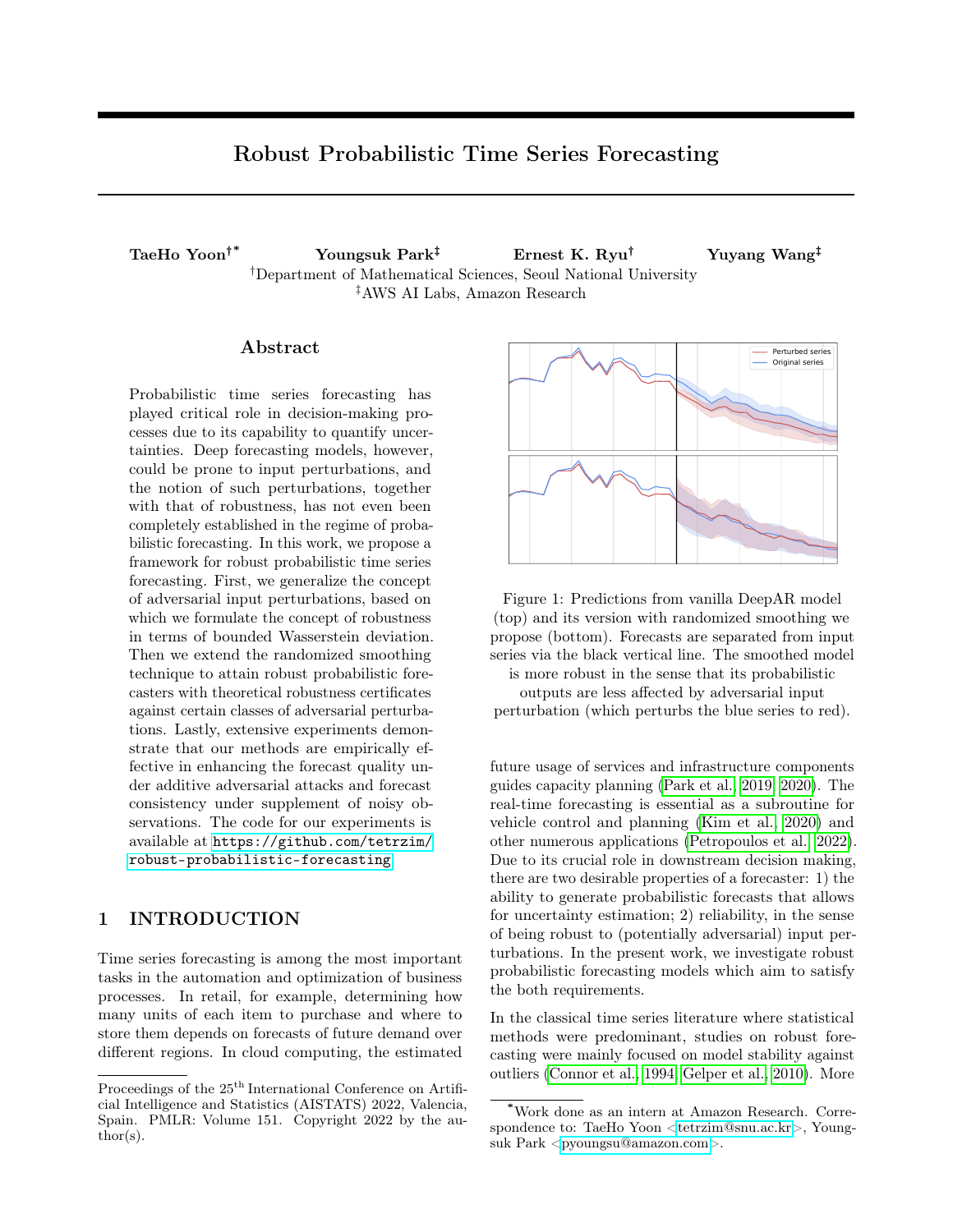### A.3 Proof of Lemma [2](#page-5-3)

For  $r = 0$ , we proceed similarly as we bounded [\(21\)](#page-14-0), but bound the integrand in a different way:

$$
\mathbf{p}_{\text{R}} \mathbf{r}_{\text{R}} \mathbf{r}_{\text{R}} \mathbf{r}_{\text{R}} \mathbf{r}_{\text{R}} \mathbf{r}_{\text{R}} \mathbf{r}_{\text{R}} \mathbf{r}_{\text{R}} \mathbf{r}_{\text{R}} \mathbf{r}_{\text{R}} \mathbf{r}_{\text{R}} \mathbf{r}_{\text{R}} \mathbf{r}_{\text{R}} \mathbf{r}_{\text{R}} \mathbf{r}_{\text{R}} \mathbf{r}_{\text{R}} \mathbf{r}_{\text{R}} \mathbf{r}_{\text{R}} \mathbf{r}_{\text{R}} \mathbf{r}_{\text{R}} \mathbf{r}_{\text{R}} \mathbf{r}_{\text{R}} \mathbf{r}_{\text{R}} \mathbf{r}_{\text{R}} \mathbf{r}_{\text{R}} \mathbf{r}_{\text{R}} \mathbf{r}_{\text{R}} \mathbf{r}_{\text{R}} \mathbf{r}_{\text{R}} \mathbf{r}_{\text{R}} \mathbf{r}_{\text{R}} \mathbf{r}_{\text{R}} \mathbf{r}_{\text{R}} \mathbf{r}_{\text{R}} \mathbf{r}_{\text{R}} \mathbf{r}_{\text{R}} \mathbf{r}_{\text{R}} \mathbf{r}_{\text{R}} \mathbf{r}_{\text{R}} \mathbf{r}_{\text{R}} \mathbf{r}_{\text{R}} \mathbf{r}_{\text{R}} \mathbf{r}_{\text{R}} \mathbf{r}_{\text{R}} \mathbf{r}_{\text{R}} \mathbf{r}_{\text{R}} \mathbf{r}_{\text{R}} \mathbf{r}_{\text{R}} \mathbf{r}_{\text{R}} \mathbf{r}_{\text{R}} \mathbf{r}_{\text{R}} \mathbf{r}_{\text{R}} \mathbf{r}_{\text{R}} \mathbf{r}_{\text{R}} \mathbf{r}_{\text{R}} \mathbf{r}_{\text{R}} \mathbf{r}_{\text{R}} \mathbf{r}_{\text{R}} \mathbf{r}_{\text{R}} \mathbf{r}_{\text{R}} \mathbf{r}_{\text{R}} \mathbf{r}_{\text{R}} \mathbf{r}_{\text{R}} \mathbf{r}_{\text{R}} \mathbf{r}_{\text{R}} \mathbf{r}_{\text{R}} \mathbf{r}_{\text{R}} \mathbf{r}_{\text{R}} \mathbf{r}_{\text{R}} \
$$

for  $j \quad 1, \ldots, \tau$ . Note that

**W**  

$$
z^{\mathbf{p}_{\mathcal{F}}T} p_{\sigma} \mathbf{p} z \quad x \mathbf{q} \quad p_{\sigma} \mathbf{p} z \quad x \quad \delta \mathbf{q} dz \quad 0,
$$

so for  $r \nvert$  0, we can write

$$
\mathbf{p}_{\text{PRT}} \mathbf{p}_{\text{PRT}} \mathbf{p}_{\text{PRT}} \mathbf{p}_{\text{PRT}} \mathbf{p}_{\text{PRT}} \mathbf{p}_{\text{PRT}} \mathbf{p}_{\text{PRT}} \mathbf{p}_{\text{PRT}} \mathbf{p}_{\text{PRT}} \mathbf{p}_{\text{PRT}} \mathbf{p}_{\text{PRT}} \mathbf{p}_{\text{PRT}} \mathbf{p}_{\text{PRT}} \mathbf{p}_{\text{PRT}} \mathbf{p}_{\text{PRT}} \mathbf{p}_{\text{PRT}} \mathbf{p}_{\text{PRT}} \mathbf{p}_{\text{PRT}} \mathbf{p}_{\text{PRT}} \mathbf{p}_{\text{PRT}} \mathbf{p}_{\text{PRT}} \mathbf{p}_{\text{PRT}} \mathbf{p}_{\text{PRT}} \mathbf{p}_{\text{PRT}} \mathbf{p}_{\text{PRT}} \mathbf{p}_{\text{PRT}} \mathbf{p}_{\text{PRT}} \mathbf{p}_{\text{PRT}} \mathbf{p}_{\text{PRT}} \mathbf{p}_{\text{PRT}} \mathbf{p}_{\text{PRT}} \mathbf{p}_{\text{PRT}} \mathbf{p}_{\text{PRT}} \mathbf{p}_{\text{PRT}} \mathbf{p}_{\text{PRT}} \mathbf{p}_{\text{PRT}} \mathbf{p}_{\text{PRT}} \mathbf{p}_{\text{PRT}} \mathbf{p}_{\text{PRT}} \mathbf{p}_{\text{PRT}} \mathbf{p}_{\text{PRT}} \mathbf{p}_{\text{PRT}} \mathbf{p}_{\text{PRT}} \mathbf{p}_{\text{PRT}} \mathbf{p}_{\text{PRT}} \mathbf{p}_{\text{PRT}} \mathbf{p}_{\text{PRT}} \mathbf{p}_{\text{PRT}} \mathbf{p}_{\text{PRT}} \mathbf{p}_{\text{PRT}} \mathbf{p}_{\text{PRT}} \mathbf{p}_{\text{PRT}} \mathbf{p}_{\text{PRT}} \mathbf{p}_{\text{PRT}} \mathbf{p}_{\text{PRT}} \mathbf{p}_{\text{PRT}} \mathbf{p}_{\text{PRT}} \mathbf{p}_{\text{PRT}} \mathbf{p}_{\text{PRT}} \mathbf{p}_{\text{PRT}} \mathbf{p}_{\text{PRT}} \mathbf{p}_{\text{PRT}} \mathbf{p}_{\text{PRT}} \mathbf{
$$

Therefore, if we denote  $F_{j,\times}$ prq Prr $f_j$ pxq ¤ rs and  $G_{j,\times,\sigma}$ prq  $_{Z{\bf P} {\bf R}^T}$   $F_{j,X}$   $_{Z}$ p $r$ q $p_{\sigma}$ p $z$ q $dz,$ 

$$
W_1 \mathbf{p} G_{j, x, \sigma}, G_{j, x}, \sigma \mathbf{q}
$$
\n
$$
\mathbf{B} \mathbf{B} \mathbf{B} \mathbf{B} \mathbf{B} \mathbf{B} \mathbf{B} \mathbf{B} \mathbf{B} \mathbf{B} \mathbf{B} \mathbf{B} \mathbf{B} \mathbf{B} \mathbf{B} \mathbf{B} \mathbf{B} \mathbf{B} \mathbf{B} \mathbf{B} \mathbf{B} \mathbf{B} \mathbf{B} \mathbf{B} \mathbf{B} \mathbf{B} \mathbf{B} \mathbf{B} \mathbf{B} \mathbf{B} \mathbf{B} \mathbf{B} \mathbf{B} \mathbf{B} \mathbf{B} \mathbf{B} \mathbf{B} \mathbf{B} \mathbf{B} \mathbf{B} \mathbf{B} \mathbf{B} \mathbf{B} \mathbf{B} \mathbf{B} \mathbf{B} \mathbf{B} \mathbf{B} \mathbf{B} \mathbf{B} \mathbf{B} \mathbf{B} \mathbf{B} \mathbf{B} \mathbf{B} \mathbf{B} \mathbf{B} \mathbf{B} \mathbf{B} \mathbf{B} \mathbf{B} \mathbf{B} \mathbf{B} \mathbf{B} \mathbf{B} \mathbf{B} \mathbf{B} \mathbf{B} \mathbf{B} \mathbf{B} \mathbf{B} \mathbf{B} \mathbf{B} \mathbf{B} \mathbf{B} \mathbf{B} \mathbf{B} \mathbf{B} \mathbf{B} \mathbf{B} \mathbf{B} \mathbf{B} \mathbf{B} \mathbf{B} \mathbf{B} \mathbf{B} \mathbf{B} \mathbf{B} \mathbf{B} \mathbf{B} \mathbf{B} \mathbf{B} \mathbf{B} \mathbf{B} \mathbf{B} \mathbf{B} \mathbf{B} \mathbf{B} \mathbf{B} \mathbf{B} \mathbf{B} \mathbf{B} \mathbf{B} \mathbf{B} \mathbf{B} \mathbf{B} \mathbf{B} \mathbf{B} \mathbf{B} \mathbf{B} \mathbf{B} \mathbf{B} \mathbf{B} \mathbf{B} \mathbf{B} \mathbf{B} \mathbf{B} \mathbf{B} \mathbf{B} \mathbf{B
$$

This shows that the smoothed forecaster  $g\mathbf{p}x\mathbf{q}$   $\mathbf{p}g_1\mathbf{p}x\mathbf{q}, \ldots, g_{\tau}\mathbf{p}x\mathbf{q}$  is  $C\eta$   $\eta$  robust in the given sense, where

$$
C = \frac{1}{\sigma} \int_{0}^{\mathbf{N}} \rho \mathbf{p} r \mathbf{q} dr \qquad \sum_{z \mathbf{P} R^{T}} \mathbf{z} \mathbf{p} \mathbf{p} z \mathbf{q} dz \qquad \mathbf{8}.
$$

Remark. The constant C may be chosen more tightly; for example, applying the bound in the above proof for r **i** R with some large R, and using the original bound of Theorem [1](#page-5-2) for  $r \times R$  would result in

$$
C = \frac{1}{\sigma} \sum_{R}^{\mathbf{w}_{R}} \phi \mathbf{p} \frac{1}{\rho} G_{X,\sigma} \mathbf{p} r \mathbf{q} \mathbf{q} q dr \sum_{R}^{\mathbf{w}_{R}} \phi \mathbf{p} r \mathbf{q} dr \sum_{\mathbf{z} \mathbf{P} \in T} \mathbf{y}_{\mathbf{z}} \mathbf{y}_{\mathbf{p}} \mathbf{p}_{\mathbf{z}} \mathbf{q} dz ,
$$

which can be smaller.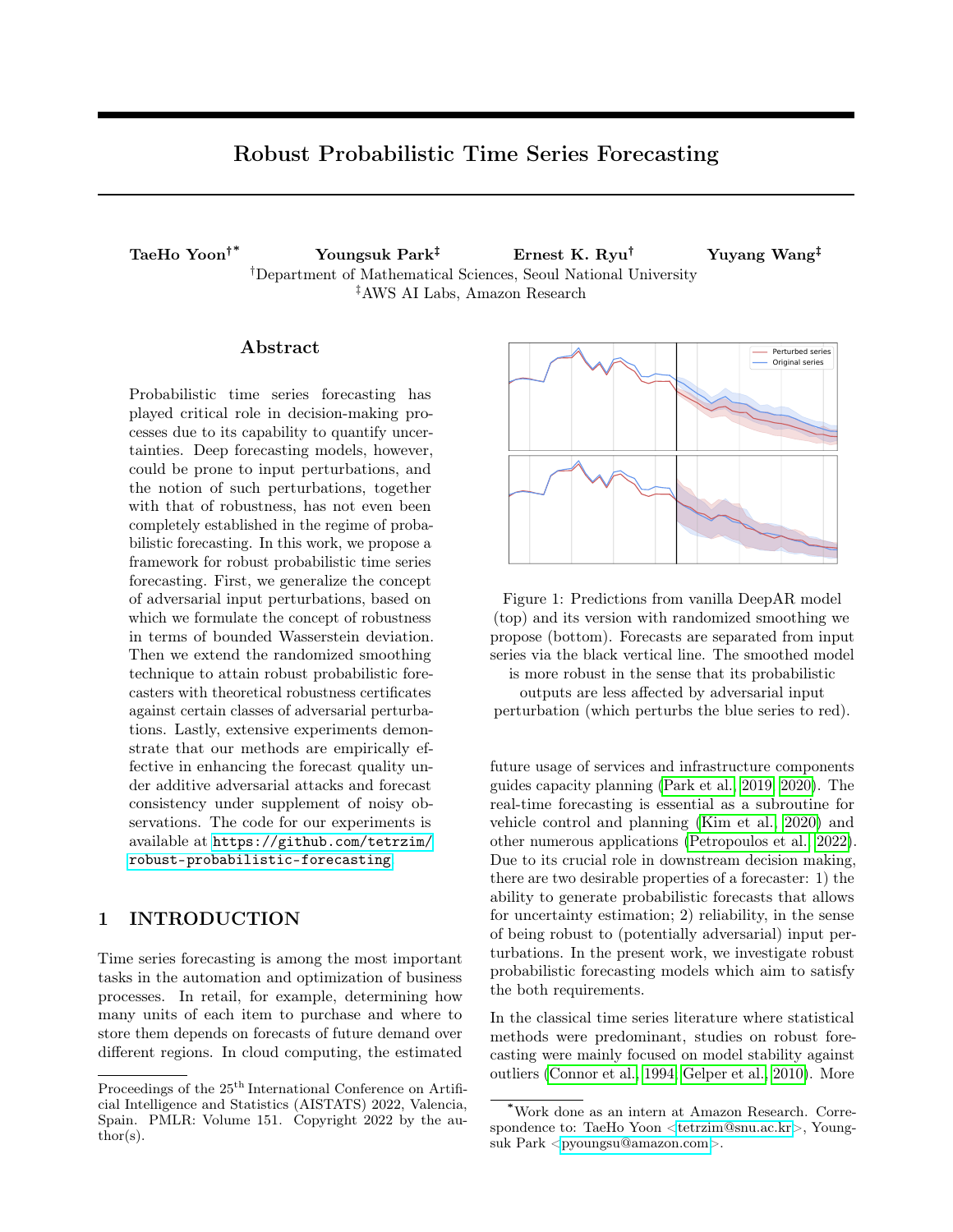#### A.4 Proof of Lemma [3](#page-5-4)

Suppose that there is  $M_1, M_2$  ; 0 such that  $\text{[Erfpxqs]} \boxtimes M_1$  and  $\text{Varrfpxqs} \boxtimes M_2$  holds for all  $x \in \mathbb{R}^T$ . Then for any  $x \mathbf{P} \mathbb{R}^T$  and  $r_i$  0,

$$
r^2
$$
Prr|  $f$ pxq|  $\ncong$  rs  $\mathbf{a}$  Er $f$ pxq<sup>2</sup>s Varr $f$ pxqs | Er $f$ pxqs|<sup>2</sup>  $\mathbf{a}$   $M_1^2$   $M_2$ .

Thus one can simply take  $\varphi$ **p***r***q** 1 for *r* **P r**0, 1**s** and  $\varphi$ **p***r***q**  $\frac{M_1^2 - M_2}{r^2}$  for *r* **i** 1.

#### A.5 Proof of Corollary [5](#page-6-1)

Denote  $g_{\sigma}$ pxq pY<sub>1</sub>, Y<sub>2</sub>,...q and  $g_{\sigma}$ px;  $x_{T-1:T-k}$ q pY<sub>k<sub>1</sub></sub>, Y<sub>k<sub>2</sub></sub>,...q. Denote the probability measures corresponding to the random variables  $Y_h, Y_h^{\mathbf{1}}$  respectively by  $\mu_h, \mu_h^{\mathbf{1}}$ . When  $\boldsymbol{x} \in \mathbb{R}^T$  is fixed, we can view  $f^{\mathbf{p}h\mathbf{q}}$  $\mathbf{p}x$ ;  $y_1, \ldots, y_{h-1}\mathbf{q}$  as a function of  $\mathbf{p}y_1, \ldots, y_{h-1}\mathbf{q}$   $\mathbf{P} \in \mathbb{R}^h$ , for each  $h$  1, 2, ... Because we have

$$
\text{Pr} \quad f^{\text{phq}} \mathbf{p} x; y_1, \dots, y_{h-1} \mathbf{q} \ \mathbf{\yen} \ r \quad \mathbf{\Xi} \ \varphi \mathbf{p} r \mathbf{q},
$$

we can apply Corollary [4](#page-5-5) with  $f^{\mathbf{p}h\mathbf{q}} \mathbf{p}x$ ;  $\mathbf{q} : \mathbb{R}^{h-1} \mathbf{\tilde{N}} \mathbb{R}$ , which implies that there exists  $C_h$ ; 0 such that

$$
g_{\sigma}^{\text{phq}} \text{p}x; y_1, \ldots, y_{h-1} \text{q} \qquad \underset{N \text{p}0, \sigma^2 I_{h-1} \text{q}}{\mathbb{E}} \text{r}f \text{p}x_{1:T}; y_1 \quad \zeta_1, \quad y_{h-1} \quad \zeta_{h-1} \text{q} \text{s}
$$

satisfies

$$
W_1 \quad G_{\mathcal{Y}^1,\sigma}^{\mathbf{phq}}, G_{\mathcal{Y},\sigma}^{\mathbf{phq}} \quad \mathbf{x} \ C_h \quad \mathbf{y^1} \quad y \Big|_2
$$

for any  $y = \mathbf{p}y_1, \ldots, y_{h-1}\mathbf{q}$  and  $y^1 = \mathbf{p}y_1^1, \ldots, y_{h-1}^1\mathbf{q}$ , where  $G_{\mathcal{Y},\sigma}^{\mathbf{p}k\mathbf{q}}$  is the cdf for the random variable  $g_{\sigma}^{\mathbf{p}k\mathbf{q}}$  and  $W_1$ distance between the cdfs denotes the  $W_1$  distance between the corresponding probability measures by abuse of notation. Applying the above bound in the case h k  $1, y \propto x$ <sup>T</sup>  $1:T$  k and  $y^1$  x  $x$ <sup>T</sup>  $1:T$  k gives

$$
W_1\mathbf{p}\mu^1_{k-1},\mu_{k-1}\mathbf{q}-W_1-G^{\mathbf{p}k\mathbf{q}}_{\mathbf{x}_T-1:T-k},\sigma,G^{\mathbf{p}k\mathbf{q}}_{\mathbf{x}_{T-1:T-k},\sigma}-\mathbf{x}~C_k\,\mathbf{j}\mathbf{x}_{T-1:T-k}-\mathbf{\hat{x}}_{T-1:T-k}\,\mathbf{j}_2
$$

because  $Y_{k-1} = g_{\sigma}^{\mathbf{p},\mathbf{k}} \mathbf{p} x$ ;  $\hat{\mathbf{x}}_{T-1:T-k}$  and  $Y_{k-1}^{\mathbf{1}} = g_{\sigma}^{\mathbf{p},\mathbf{k}} \mathbf{p} x$ ;  $\mathbf{x}_{T-1:T-k}$  and  $Y_{k-1}^{\mathbf{1}} = g_{\sigma}^{\mathbf{p},\mathbf{k}} \mathbf{p} x$ ;  $\mathbf{x}_{T-1:T-k}$  and  $Y_{k-1}^{\mathbf{1}} = g_{\sigma}^{\mathbf{p},\mathbf{k}}$  and between the mean point forecasts:

$$
\overline{Y}_{k-1}^{\mathbf{1}} \quad \overline{Y}_{k-1} \quad \mathcal{L}_{T-k-1}^{\mathbf{1}} \quad \mathcal{L}_{T-k-1} \quad \mathbb{E} \quad g_{\sigma}^{\mathbf{p}k\mathbf{q}} \mathbf{p} \mathbf{x}; \mathbf{x}_{T-1:T-k} \mathbf{q} \quad \mathbb{E} \mathbf{r} g_{\sigma}^{\mathbf{p}k\mathbf{q}} \mathbf{p} \mathbf{x}; \mathbf{x}_{T-1:T-k} \mathbf{q}
$$
\n
$$
\mathbf{x} \quad \sup_{\chi:1-\text{Lipschitz}} \mathbb{E} \quad \chi \quad g_{\sigma}^{\mathbf{p}k\mathbf{q}} \mathbf{p} \mathbf{x}; \mathbf{x}_{T-1:T-k} \mathbf{q} \quad \mathbb{E} \quad \chi \quad g_{\sigma}^{\mathbf{p}k\mathbf{q}} \mathbf{p} \mathbf{x}; \mathbf{x}_{T-1:T-k} \mathbf{q}
$$
\n
$$
W_1 \quad G_{\mathcal{N},\sigma}^{\mathbf{p}k\mathbf{q}}, G_{\mathcal{Y},\sigma}^{\mathbf{p}k\mathbf{q}}
$$
\n
$$
\mathbf{x} \quad C_k \mathbf{y}_{\mathbf{x}^T-1:T-k} \quad \mathbf{x}_{T-1:T-k} \mathbf{y}_2.
$$

Then we obtain

$$
\pmb{x}_{T-1:T-k};\hat{x}_{T-k-1}^{\pmb{1}}=\pmb{\mathfrak{p}}\hat{x}_{T-1:T-k};\hat{x}_{T-k-1}\pmb{\mathfrak{q}}_{-2}\text{ } \pmb{\mathfrak{x}}\text{ }\pmb{\mathfrak{p}}\text{ }\pmb{1}=C_{k}\pmb{\mathfrak{q}}\pmb{\mathfrak{z}}\pmb{x}_{T-1:T-k}-\hat{x}_{T-1:T-k}\pmb{\mathfrak{z}}_{2}\,,
$$

which again implies

$$
W_1 \mathbf{p} \mu_k^1_{k=2}, \mu_k_{k=2} \mathbf{q} = W_1 - G_{\mathbf{p} \times T_{-1:T-k}}^{\mathbf{p} \times \mathbf{q}} \mu_k^1 \mu_k^2 \pi_{k=1} \mathbf{q}, \sigma, G_{\mathbf{p} \times T_{-1:T-k}}^{\mathbf{p} \times \mathbf{q}} \mu_k^2 \pi_{k=1} \mathbf{q}, \sigma
$$
  
\n
$$
\mathbf{z} = C_{k=1} - \mathbf{z} T_{-1:T-k}; \hat{x}^1_{T=k=1} - \mathbf{p} \hat{x} T_{-1:T-k}; \hat{x} T_{k=1} \mathbf{q} = 2
$$
  
\n
$$
\mathbf{z} = C_{k=1} \mathbf{p} 1 - C_k \mathbf{q} \mathbf{z} T_{-1:T-k} - \hat{x} T_{-1:T-k} \mathbf{z} T_{2}.
$$

Repeating the same argument, we see that

 $T$ yp $g_\sigma$ p $x$ qq  $T$ yp $Y_1,Y_2,\ldots$ q p $Y_{k-1},Y_{k-2},\ldots$ q p $Y_{k-1}^1,Y_{k-2}^1,\ldots$ q  $g_\sigma$ p $x$ ; $\bm{x}_{T-1:T-k}$ q  $g_\sigma$ p $T_{\bm{\times}}$ p $x$ qq in the sense that

$$
W_1 \mathbf{p} \mu^1_{k-j}, \mu_{k-j} \mathbf{q} \quad O \mathbf{p} \mathbf{y} \mathbf{x}_{T-1:T-k} \quad \hat{\mathbf{x}}_{T-1:T-k} \mathbf{y}_2 \mathbf{q} \quad O \mathbf{p} d \times \mathbf{p} \mathbf{x}; T \times \mathbf{q} \mathbf{q}
$$

holds for each  $j \quad 1, 2, \ldots$ , which completes the proof.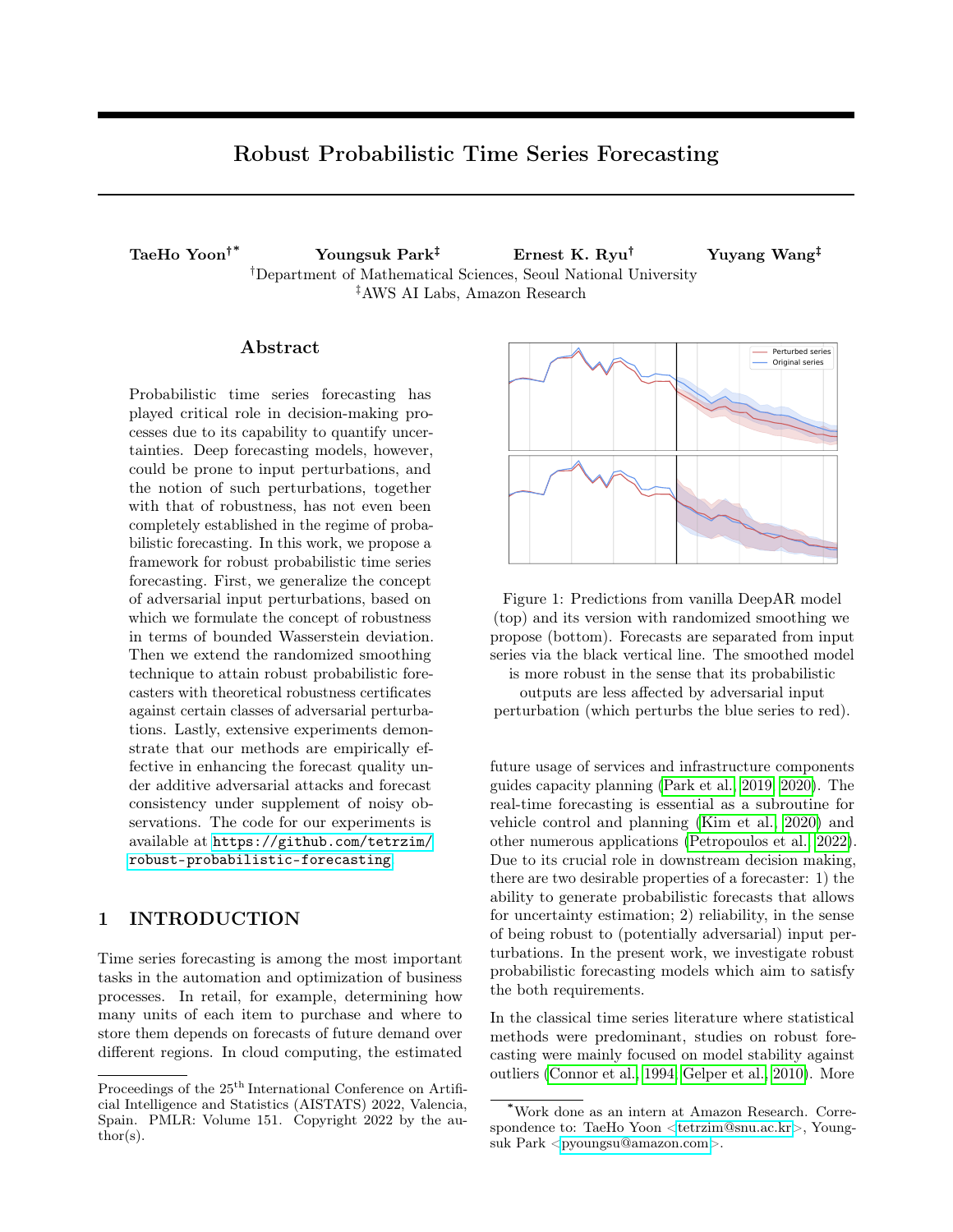# B EXPERIMENTAL DETAILS

We use the time series forecasting library GluonTS [\(Alexandrov et al., 2020\)](#page-9-13) to configure and train the vanilla and random-trained DeepAR models, and to perform randomized smoothing using them. For the experiments in Sections [5.1](#page-7-2) and [5.2,](#page-8-1) we use the standard prediction lengths  $\tau$  24 for the Electricity and Traffic datasets,  $\tau$  30 for the Exchange Rate dataset, and  $\tau$  14 for the M4-Daily dataset. The context lengths are set to  $4\tau$  for all cases, and all the other model hyperparameters are set to default values within the GluonTS implementation. The training of all baseline models (with or without data augmentation with random noises) uses batch size 128 and is run for 50 epochs. We use 100 sample paths from each baseline and smoothed model to perform adversarial attack and generate forecasts. The code for the experiments is available at <https://github.com/tetrzim/robust-probabilistic-forecasting>.

## C ADDITIONAL EXPERIMENT RESULTS

<span id="page-17-1"></span>

Figure 4:  $ND_H$  from DeepAR models on different datasets under adversarial attacks with respect to relative  $l_2$ norm. Smoothing of baseline models uses  $\sigma$  0.1 for the Electricity dataset and  $\sigma$  0.5 for other datasets. Randomized training uses  $\sigma_{tr}$  0.1.

<span id="page-17-0"></span>Table 1: Mean and standard deviation of ND on clean test set for *all* prediction indices over 10 runs.

|                             | Vanilla.            | Random-trained<br>$(\sigma_{tr}$ 0.1) |
|-----------------------------|---------------------|---------------------------------------|
| Exchange Rate $0.024$ 0.008 |                     | $0.018$ 0.001                         |
| Traffic                     | $0.131 \quad 0.006$ | $0.127$ 0.003                         |
| Electricity                 | $0.075$ 0.010       | $0.067$ 0.005                         |

Figure [4,](#page-17-1) together with Figure [2](#page-7-1) and Table [2,](#page-19-0) shows the prediction accuracy (measured in terms of ND on the attacked indices) of DeepAR models under the adversarial attack of [Dang-Nhu et al.](#page-9-3) [\(2020\)](#page-9-3) with respect to relative  $l_2$  norms. Table [3,](#page-8-0) together with Figure 3, shows the relative ND on overlapping indices under supplement of a noisy observation.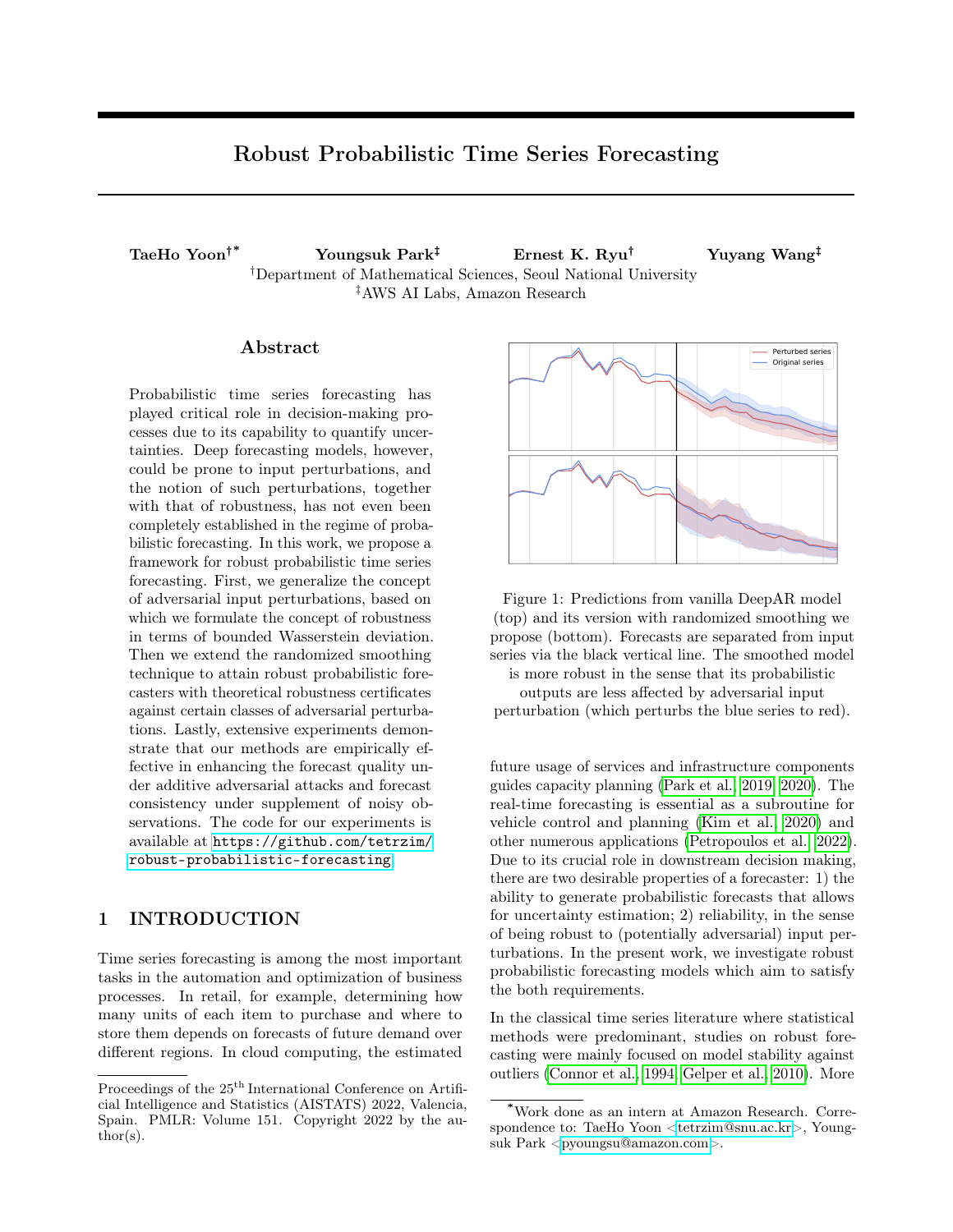Table [1](#page-17-0) compares ND on the test set without adversarial attack, measured over all prediction indices (that is,  $ND<sub>H</sub>$ [\(17\)](#page-7-0) with  $H$  **t**1, ...,  $\tau$ **u**). Each row indicates that random-trained (RT) models have attained better accuracy compared to the corresponding vanilla model. Because the training of DeepAR involves windowing over multiple time intervals, and we apply noise to every observation available in the training data, randomized training noises both input and output (label) values. It is well-known that randomization of training inputs is positively related to generalization [\(Sietsma and Dow, 1991;](#page-11-17) [Matsuoka, 1992;](#page-10-22) [Holmstrom and Koistinen, 1992;](#page-10-23) [Bishop, 1995\)](#page-9-20), as observed by [Zhang](#page-12-6) [\(2007\)](#page-12-6) in the context of time series forecasting. On the other hand, some recent results [\(Blanc](#page-9-21) [et al., 2020;](#page-9-21) [Damian et al., 2021\)](#page-9-22) provided theoretical study on the implicit bias of optimization algorithms with label noise towards well-generalizing minima. However, we are not aware of prior works that particularly studied the effect of training with label noising on forecasting accuracy.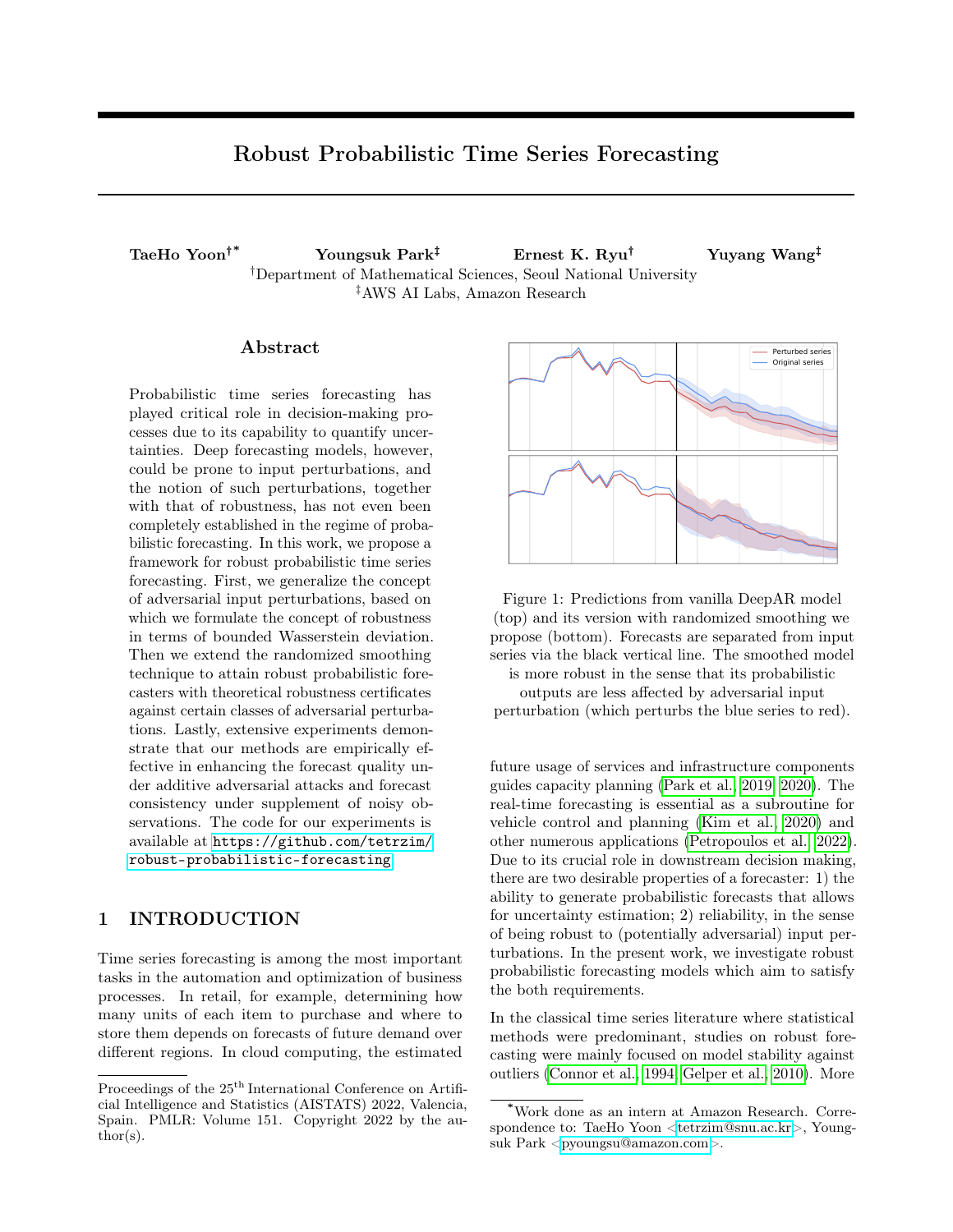<span id="page-19-0"></span>Table 2: Mean and standard deviation of  $ND_H$  from DeepAR models on different datasets under adversarial attacks, measured over 10 independent runs. The \* symbols for RS models indicate statistically significant improvement against the corresponding baselines according to the Wilcoxon signed-rank test.

| H         | $\eta$         | Vanilla |       |            | RS                   | RT                 |       |                    | $RT + RS$      |                      |
|-----------|----------------|---------|-------|------------|----------------------|--------------------|-------|--------------------|----------------|----------------------|
|           |                |         |       | ( $\sigma$ | 0.5)                 | $(\sigma_{\rm tr}$ | 0.1)  | $(\sigma_{\sf tr}$ | $0.1, \sigma$  | 0.5)                 |
|           | $\overline{0}$ | 0.008   | 0.002 | 0.015      | 0.003                | 0.013              | 0.002 |                    | 0.014<br>0.003 |                      |
|           | 0.2            | 0.068   | 0.013 | 0.057      | $0.010*$             | 0.019              | 0.002 |                    | 0.020          | 0.002                |
|           | 0.4            | 0.108   | 0.021 | 0.090      | $0.014*$             | 0.045              | 0.005 |                    | 0.043          | 0.006                |
| t1u       | 0.6            | 0.178   | 0.026 | 0.154      | $0.019*$             | 0.064              | 0.012 |                    | 0.063          | 0.008                |
|           | 0.8            | 0.231   | 0.031 | 0.210      | $0.031*$             | 0.100              | 0.014 |                    | 0.095          | 0.011                |
|           | 1.0            | 0.284   | 0.038 | 0.260      | $0.038*$             | 0.133              | 0.037 | 0.124              |                | $0.028*$             |
|           | 1.2            | 0.318   | 0.048 | 0.300      | $0.046*$             | 0.170              | 0.044 | 0.156              |                | $0.035*$             |
|           | 1.4            | 0.356   | 0.052 | 0.342      | $0.054$ <sup>*</sup> | 0.219              | 0.029 | 0.202              |                | $0.024$ <sup>*</sup> |
|           | $\theta$       | 0.036   | 0.014 | 0.043      | 0.017                | 0.022              | 0.002 |                    | 0.023          | 0.005                |
|           | 0.2            | 0.065   | 0.016 | 0.067      | 0.017                | 0.023              | 0.002 |                    | 0.023          | 0.007                |
|           | 0.4            | 0.111   | 0.035 | 0.099      | $0.029*$             | 0.025              | 0.002 |                    | 0.026          | 0.003                |
| $t\tau$ u | 0.6            | 0.164   | 0.054 | 0.142      | $0.044$ <sup>*</sup> | $\,0.035\,$        | 0.021 | 0.031              |                | 0.006                |
|           | 0.8            | 0.194   | 0.057 | 0.174      | $0.050*$             | 0.054              | 0.033 |                    | 0.049          | 0.020                |
|           | 1.0            | 0.210   | 0.060 | 0.192      | $0.057*$             | 0.117              | 0.058 | 0.099              |                | $0.042$ <sup>*</sup> |
|           | 1.2            | 0.230   | 0.059 | 0.216      | $0.057*$             | 0.173              | 0.066 | 0.149              |                | $0.052$ <sup>*</sup> |
|           | 1.4            | 0.243   | 0.062 | 0.230      | $0.060*$             | 0.215              | 0.038 | 0.191              |                | $0.034$ <sup>*</sup> |

(a) Exchange Rate

(b) M4-Daily

|           |          |         |       | $_{\rm RS}$ |                      | RT                  |       |                    | $RT + RS$             |
|-----------|----------|---------|-------|-------------|----------------------|---------------------|-------|--------------------|-----------------------|
| Н         | $\eta$   | Vanilla |       | $(\sigma$   | 0.5)                 | $(\sigma_{\rm tr})$ | 0.1)  | $(\sigma_{\sf tr}$ | $0.1, \sigma$<br>0.5) |
|           | $\theta$ | 0.018   | 0.002 | 0.026       | 0.001                | 0.027               | 0.001 | 0.028              | 0.002                 |
|           | 0.2      | 0.092   | 0.004 | 0.079       | $0.003*$             | 0.052               | 0.007 | 0.053              | 0.007                 |
|           | 0.4      | 0.167   | 0.021 | 0.145       | $0.018*$             | 0.070               | 0.012 | 0.072              | 0.011                 |
| t1u       | 0.6      | 0.254   | 0.024 | 0.226       | $0.021$ <sup>*</sup> | 0.119               | 0.011 | 0.124              | 0.011                 |
|           | 0.8      | 0.330   | 0.034 | 0.298       | $0.032*$             | 0.164               | 0.028 | 0.164              | 0.025                 |
|           | 1.0      | 0.398   | 0.041 | 0.369       | $0.038*$             | 0.247               | 0.037 | 0.236              | $0.030*$              |
|           | 1.2      | 0.449   | 0.027 | 0.423       | $0.027*$             | 0.312               | 0.041 | 0.297              | $0.034*$              |
|           | 1.4      | 0.471   | 0.017 | 0.447       | $0.015*$             | 0.408               | 0.034 | 0.383              | $0.033*$              |
|           | $\theta$ | 0.062   | 0.011 | 0.065       | 0.009                | 0.056               | 0.003 | 0.055              | 0.005                 |
|           | 0.2      | 0.114   | 0.019 | 0.103       | $0.016*$             | 0.062               | 0.003 | 0.061              | 0.006                 |
|           | 0.4      | 0.162   | 0.020 | 0.141       | $0.017*$             | 0.074               | 0.006 | 0.075              | 0.010                 |
| $t\tau$ u | 0.6      | 0.247   | 0.027 | 0.209       | $0.026*$             | 0.084               | 0.007 | 0.085              | 0.011                 |
|           | 0.8      | 0.321   | 0.044 | 0.275       | $0.041*$             | 0.135               | 0.058 | 0.130              | 0.052                 |
|           | 1.0      | 0.376   | 0.052 | 0.327       | $0.049*$             | 0.219               | 0.096 | 0.194              | $0.075*$              |
|           | 1.2      | 0.415   | 0.056 | 0.366       | $0.053*$             | 0.394               | 0.085 | 0.333              | $0.072$ <sup>*</sup>  |
|           | 1.4      | 0.442   | 0.045 | 0.392       | $0.042$ <sup>*</sup> | 0.493               | 0.025 | 0.415              | $0.040*$              |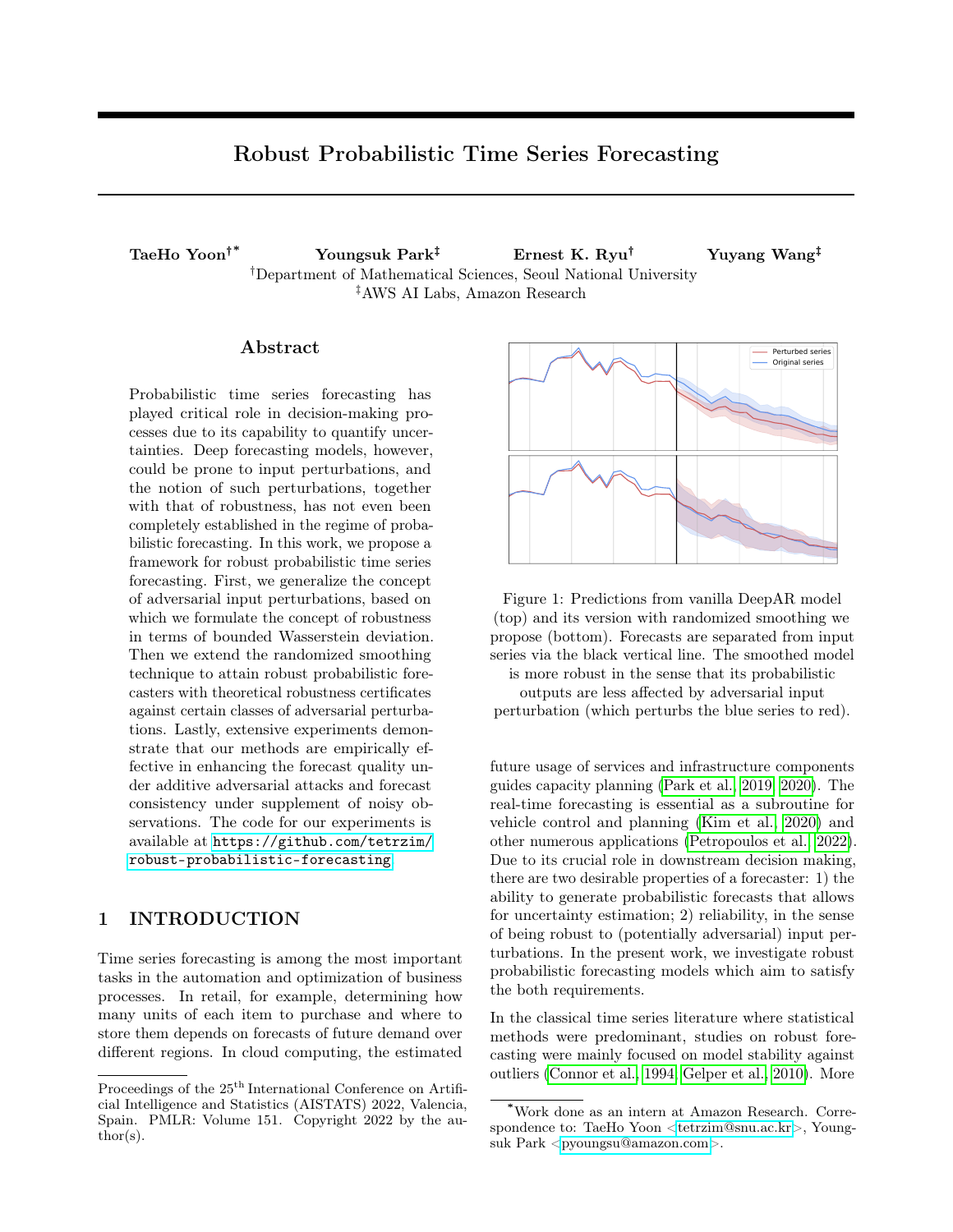Table 2: (Continued) Mean and standard deviation of  $ND_H$  from DeepAR models on different datasets under adversarial attacks, measured over 10 independent runs. The \* symbols for RS models indicate statistically significant improvement against the corresponding baselines according to the Wilcoxon signed-rank test.

| Н         |                |       | Vanilla |           | RS           | RT                 |       |                        | $RT + RS$             |
|-----------|----------------|-------|---------|-----------|--------------|--------------------|-------|------------------------|-----------------------|
|           | $\eta$         |       |         | $(\sigma$ | 0.5)         | $(\sigma_{\rm tr}$ | 0.1)  | ( $\sigma_{\text{tr}}$ | $0.1, \sigma$<br>0.5) |
|           | $\overline{0}$ | 0.146 | 0.002   | 0.196     | 0.004        | 0.149              | 0.003 | 0.186                  | 0.007                 |
|           | 0.2            | 0.220 | 0.003   | 0.240     | 0.005        | 0.190              | 0.003 | 0.216                  | 0.006                 |
|           | 0.4            | 0.342 | 0.005   | 0.321     | $0.004*$     | 0.265              | 0.005 | 0.278                  | 0.006                 |
| t1u       | 0.6            | 0.467 | 0.007   | 0.412     | $0.005*$     | 0.359              | 0.007 | 0.356                  | 0.013                 |
|           | 0.8            | 0.541 | 0.003   | 0.478     | $0.004*$     | 0.476              | 0.014 | 0.458                  | $0.024$ <sup>*</sup>  |
|           | 1.0            | 0.561 | 0.002   | 0.489     | $0.006*$     | 0.548              | 0.006 | 0.520                  | $0.013*$              |
|           | 1.2            | 0.568 | 0.002   | 0.491     | $0.007*$     | 0.570              | 0.003 | 0.530                  | $0.011*$              |
|           | 1.4            | 0.573 | 0.003   | 0.492     | $0.007*$     | 0.580              | 0.003 | 0.531                  | $0.011*$              |
|           | $\theta$       | 0.183 | 0.007   | 0.229     | 0.012        | 0.179              | 0.005 | 0.213                  | 0.014                 |
|           | 0.2            | 0.212 | 0.008   | 0.241     | 0.011        | 0.200              | 0.005 | 0.223                  | 0.014                 |
|           | 0.4            | 0.261 | 0.009   | 0.267     | 0.011        | 0.240              | 0.006 | 0.245                  | 0.014                 |
| $t\tau$ u | 0.6            | 0.309 | 0.011   | 0.296     | 0.011        | 0.279              | 0.007 | 0.272                  | 0.015                 |
|           | 0.8            | 0.367 | 0.011   | 0.340     | $0.013*$     | 0.324              | 0.008 | 0.307                  | $0.014*$              |
|           | 1.0            | 0.435 | 0.014   | 0.389     | $0.014*$     | 0.378              | 0.011 | 0.348                  | $0.015*$              |
|           | 1.2            | 0.507 | 0.015   | 0.450     | $0.015^\ast$ | 0.444              | 0.013 | 0.409                  | $0.016*$              |
|           | 1.4            | 0.561 | 0.014   | 0.491     | $0.015*$     | 0.505              | 0.015 | 0.464                  | $0.017*$              |

(c) Traffic

| H         | $\eta$   |       | Vanilla |           | $_{\rm RS}$ | RT                 |       |                     | $RT + RS$     |             |
|-----------|----------|-------|---------|-----------|-------------|--------------------|-------|---------------------|---------------|-------------|
|           |          |       |         | $(\sigma$ | 0.1)        | $(\sigma_{\rm tr}$ | 0.1)  | ( $\sigma_{\sf tr}$ | $0.1, \sigma$ | 0.1)        |
|           | $\theta$ | 0.071 | 0.003   | 0.066     | $0.003*$    | 0.069              | 0.009 | 0.065               |               | $0.008^{*}$ |
|           | 0.2      | 0.165 | 0.005   | 0.164     | 0.004       | 0.100              | 0.009 | 0.097               |               | 0.008       |
|           | 0.4      | 0.320 | 0.012   | 0.320     | 0.009       | 0.165              | 0.011 | 0.161               |               | $0.009*$    |
| t1u       | 0.6      | 0.472 | 0.013   | 0.474     | 0.011       | 0.239              | 0.011 | 0.241               |               | 0.011       |
|           | 0.8      | 0.535 | 0.009   | 0.538     | 0.011       | 0.316              | 0.019 | 0.318               |               | 0.017       |
|           | 1.0      | 0.555 | 0.013   | 0.558     | 0.009       | 0.402              | 0.019 | 0.403               |               | 0.019       |
|           | 1.2      | 0.560 | 0.011   | 0.559     | 0.011       | 0.477              | 0.017 | 0.478               |               | 0.017       |
|           | 1.4      | 0.559 | 0.014   | 0.561     | 0.011       | 0.520              | 0.015 | 0.521               |               | 0.015       |
|           | $\Omega$ | 0.093 | 0.018   | 0.093     | 0.016       | 0.086              | 0.013 | 0.086               |               | 0.014       |
|           | 0.2      | 0.137 | 0.021   | 0.136     | 0.021       | 0.112              | 0.014 | 0.112               |               | 0.014       |
|           | 0.4      | 0.196 | 0.023   | 0.195     | 0.024       | 0.158              | 0.015 | 0.157               |               | 0.015       |
| $t\tau$ u | 0.6      | 0.259 | 0.029   | 0.260     | 0.028       | 0.208              | 0.018 | 0.208               |               | 0.017       |
|           | 0.8      | 0.325 | 0.035   | 0.325     | 0.033       | 0.255              | 0.017 | 0.255               |               | 0.014       |
|           | 1.0      | 0.403 | 0.043   | 0.401     | 0.041       | 0.306              | 0.019 | 0.307               |               | 0.018       |
|           | 1.2      | 0.484 | 0.049   | 0.483     | 0.048       | 0.364              | 0.018 | 0.364               |               | 0.019       |
|           | 1.4      | 0.538 | 0.046   | 0.537     | 0.048       | 0.423              | 0.019 | 0.422               |               | 0.021       |

(d) Electricity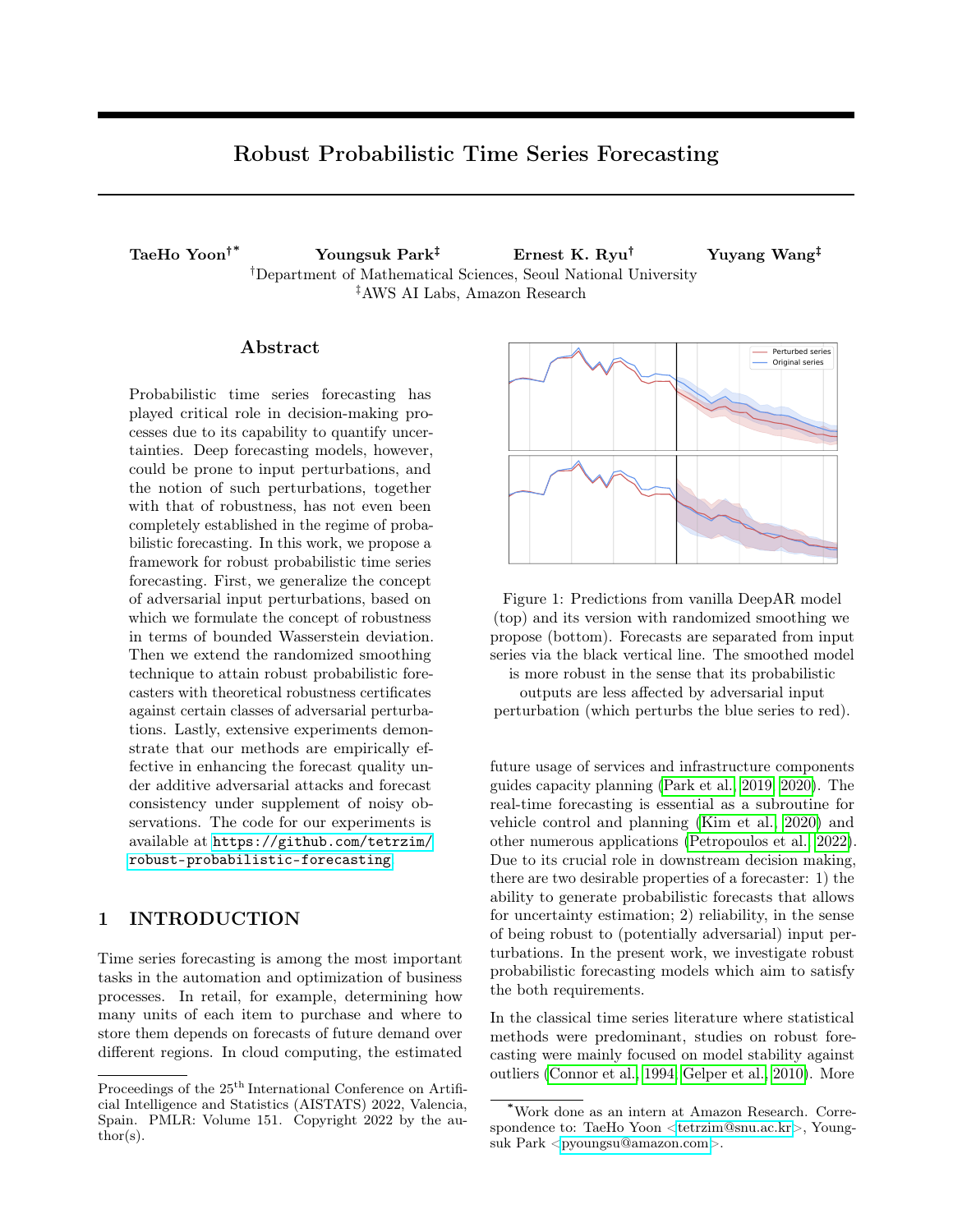<span id="page-21-0"></span>Table 3: Mean and standard deviation of relative ND from DeepAR models on different datasets under supplement of noisy observation with adversarial parameter  $\rho$ , measured over 10 independent runs. The \* symbols for FS models indicate statistically significant improvement against the corresponding baselines according to the Wilcoxon signed-rank test.

|                |       |         | FS         |                      |                    | RT    |                     | $RT + FS$              |
|----------------|-------|---------|------------|----------------------|--------------------|-------|---------------------|------------------------|
| $\rho$         |       | Vanilla | ( $\sigma$ | 1.0)                 | $(\sigma_{\rm tr}$ | 0.1)  | $(\sigma_{\rm tr})$ | $0.1, \sigma$<br>(1.0) |
| $-0.9$         | 0.160 | 0.003   | 0.093      | $0.005*$             | 0.034              | 0.003 | 0.033               | 0.005                  |
| $-0.5$         | 0.091 | 0.001   | 0.057      | $0.002*$             | 0.019              | 0.001 | 0.021               | 0.002                  |
| $\overline{0}$ | 0.003 | 0.000   | 0.024      | 0.000                | 0.012              | 0.000 | 0.014               | 0.000                  |
| 0.5            | 0.082 | 0.002   | 0.057      | $0.001*$             | 0.019              | 0.002 | 0.020               | 0.001                  |
| 1.0            | 0.150 | 0.007   | 0.101      | $0.005*$             | 0.036              | 0.007 | 0.034               | $0.005*$               |
| 2.0            | 0.238 | 0.019   | 0.178      | $0.012*$             | 0.073              | 0.019 | 0.063               | $0.012*$               |
| 4.0            | 0.315 | 0.030   | 0.263      | $0.019*$             | 0.125              | 0.030 | 0.109               | $0.019*$               |
| 9.0            | 0.391 | 0.034   | 0.347      | $0.024$ <sup>*</sup> | 0.190              | 0.034 | 0.178               | $0.024$ <sup>*</sup>   |

|  |  | (a) Exchange Rate |  |
|--|--|-------------------|--|
|--|--|-------------------|--|

(b) M4-Daily

|          |       |         |          | FS       | RT                 |       |                                      | $RT + FS$ |
|----------|-------|---------|----------|----------|--------------------|-------|--------------------------------------|-----------|
| $\rho$   |       | Vanilla | $\sigma$ | (1.0)    | $(\sigma_{\rm tr}$ | 0.1)  | 0.1, $\sigma$<br>$(\sigma_{\rm tr})$ | (1.0)     |
| $-0.9$   | 0.272 | 0.012   | 0.173    | $0.014*$ | 0.095              | 0.012 | 0.098                                | 0.014     |
| $-0.5$   | 0.157 | 0.002   | 0.099    | $0.007*$ | 0.047              | 0.002 | 0.052                                | 0.007     |
| $\theta$ | 0.007 | 0.000   | 0.037    | 0.002    | 0.013              | 0.000 | 0.021                                | 0.002     |
| 0.5      | 0.151 | 0.002   | 0.101    | $0.007*$ | 0.046              | 0.002 | 0.052                                | 0.007     |
| 1.0      | 0.269 | 0.008   | 0.185    | $0.015*$ | 0.097              | 0.008 | 0.099                                | 0.015     |
| 2.0      | 0.416 | 0.035   | 0.319    | $0.034*$ | 0.215              | 0.035 | 0.196                                | $0.034*$  |
| 4.0      | 0.558 | 0.073   | 0.483    | $0.066*$ | 0.405              | 0.073 | 0.363                                | $0.066*$  |
| 9.0      | 0.723 | 0.090   | 0.681    | $0.093*$ | 0.619              | 0.090 | 0.597                                | $0.093*$  |